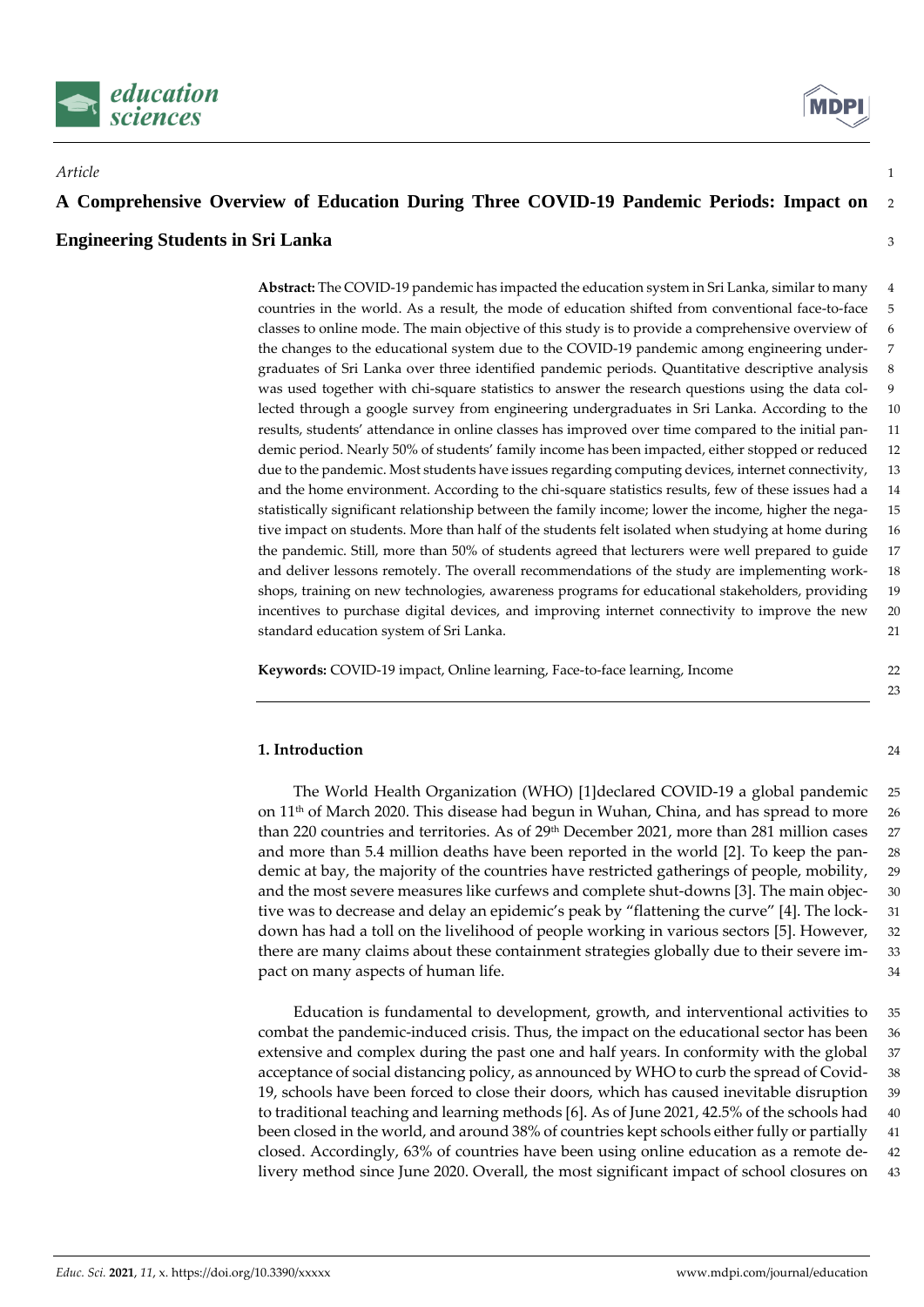students can be seen in Central and South Asia due to the sheer number of students in 44 these sub-regions (UNESCO, 2021). 45

Sri Lanka is a critically affected south Asian country by COVID-19 pandemic; as of 46 2 nd January 2022, Sri Lanka has reported 587,935 cases and 15,019 deaths [7]. Throughout 47 more than a year and a half, Sri Lanka experienced different waves of the Corona pan- 48 demic, namely, the first wave (period from 27<sup>th</sup> March 2020 – 3<sup>rd</sup> October 2020), the second  $\,$  49  $\,$ wave (from  $4<sup>th</sup>$  October 2020 – 14<sup>th</sup> April 2021), and third wave (15<sup>th</sup> April to date) [8]. As 50 a result, severe lockdowns and curfews were imposed to control the spread of the disease. 51 Due to the restrictions that prevailed, the closure of all schools and tertiary education in- 52 stitutions in Sri Lanka was announced on 12<sup>th</sup> March 2020 (Government Press Release). 53 This closure created many challenges to the education system; admissions, ceremonies, 54 assessments, and examinations were temporarily postponed. As a result, the majority of 55 the tertiary education institutes like state universities were forced to adopt complete re- 56 mote learning systems in many disciplines of studies. According to UNESCO [9], the clo- 57 sure of schools resulted in 50% of school students engaging in education via the internet, 58 which on average varies from 8% in smaller schools with poor facilities to 59% in larger 59 schools where better facilities are available. However, this massive transition in the edu- 60 cational system opens a wide array of research gaps in the Sri Lankan education system. 61

#### *1.1. Online Learning During the COVID-19 Pandemic* 62

The digital transformation of higher education runs back to some years, and it is not 63 novel in the world [10], [11]. Distance education which runs back to the 1830s [12], turns 64 to internet-based online education with the technological interventions during the 1990s 65 [13]. However, among the features of the digital transformation of higher education, 66 online education is one of them [6]. 67

Conventional online education is a well-planned and managed system of education 68 under expertise, knowledge and experiences [14], and it is a technique of transferring and 69 acquiring knowledge using technological applications over the internet [15]. According to 70 [16], online learning is the use of the internet and other vital technologies to develop ma- 71 terials for educational purposes, instructional delivery, and management of the program. 72 Thus, online education is as effective as face-to-face learning when properly designed [17], 73 [18]. Further, comprehensive awareness of the limits and benefits of online education by 74 the organization and the instructors will make online education an efficient and effective 75 platform[19]. This novel social process of online learning transformation is not a matured 76 and well-trained method of teaching and learning process but similar to a ban-aid for a 77 temporary injury due to the pandemic situation [20]. This is known as Emergency Remote 78 Teaching (ERT), which is characterized by a "temporary shift of instructional delivery to 79 an alternative delivery mode due to crisis circumstances" wherein its main purpose is 80 "not to re-create a robust educational ecosystem but rather to provide temporary access 81 to instruction and instructional supports" [21]. This is the first time where ERT has been 82 implemented worldwide. This change made most of the students and teachers shift to 83 online education abruptly, causing some to feel stressed and anxious while some others 84 took this as a positive opportunity [22]. 85

COVID-19 made Sri Lanka to exclusively taught all courses using online platforms 86 [23] for the first time in history. This approach is a new facet of the education system for 87 Sri Lanka, as universities were practicing conventional face-to-face classes before the pan- 88 demic. However, before the pandemic, teachers used various e-learning tools in their 89 teaching practices to assist the conventional delivery of courses. The government took a 90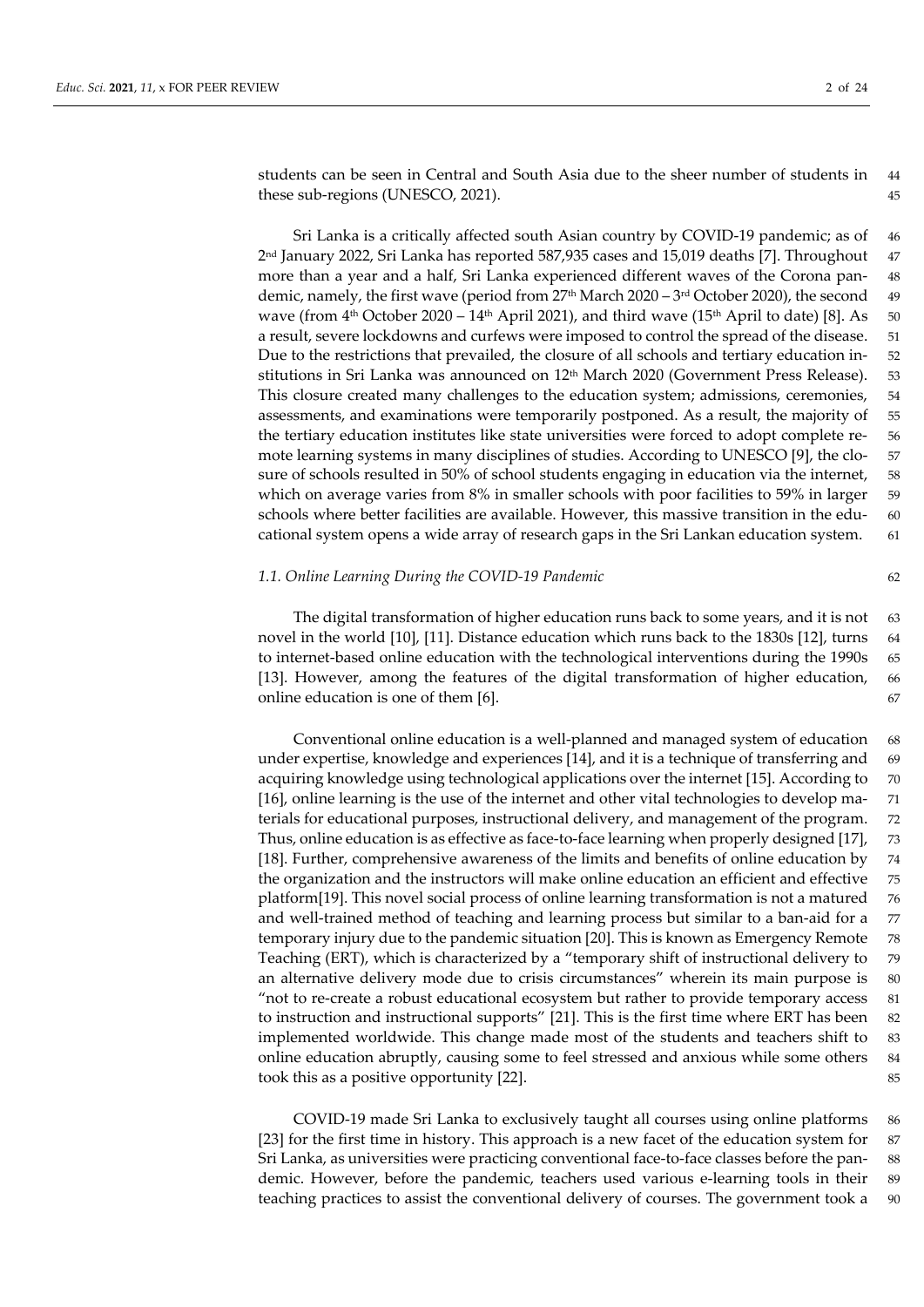number of measures to reduce the burden and cost of online education**,** such as providing 91 Zoom access free of data charges via Lanka Education and Research Network (LEARN) 92 for the universities [24]. Furthermore, many universities used their Moodle-based learn- 93 ing management systems to post-academic materials for students. This novel experience 94 created many challenges and opportunities for Sri Lankan higher study pedagogy. 95

#### *1.2. Feeling Towards Online Education and Problems Face When Studying at Home* 96

Karalis and Raikou [25] showed that 77.7% of students in the Department of Educa- 97 tional Sciences in Greece had a negative feeling about online education upon the closure 98 of the University, but it was decreased significantly (from 77.7 to 46.6%) while engaged in 99 online education. Further, their positive emotions were increased correspondingly (from 100 8.7% to 37.9%) when engaged in online education. According to [26], most undergraduate 101 students believe that their technical skills will improve through online education com- 102 pared to usual in-person classes, even though online education is less effective for the 103 communication between teachers and students. The study by Bhaumik & Priyadarshini 104 [27] stated that most of the students believe that online education and face-to-face educa- 105 tion are equally good. The findings of [28] show that 74% of respondents liked online ed- 106 ucation mainly due to the flexibility of time and location, which motivates people for 107 blended education. 108

According to the literature, the preference and feelings towards online education 109 were diverse. A study conducted with Indian undergraduates found out that the disrup- 110 tion of the usual education system, uncertainties of the future, and the fear of the virus 111 have created emotional instability among students [5]. The lack of motivation, procrasti- 112 nation, and difficulty concentrating was commonly reported, as well as fear and anxiety, 113 confusion, stress, and worry about academic failure [25]. Further, they have shown that 114 the majority (70.9%) have mentioned the lack of personal contact between teacher and 115 students and among students, the difficulty of concentrating and participating in the class 116  $(21.4\%)$ , as well as the lack of physical presence on campus  $(8.7\%)$  as some of the disad- 117 vantages of online education over the traditional face-to-face classes. According to Kal- 118 man et al. [29], many undergraduate students who study chemistry viewed online learn- 119 ing as a challenge to overcome. A study conducted with school students in the East Mid- 120 lands region of the United Kingdom found that 78.8% of students had felt lonely when 121 studying through online platforms during the pandemic lockdown period**,** concluding 122 that overall increase in the extent of loneliness due to online education [30]. 123

Moreover, socio-economic factors of students have significantly impacted the suc- 124 cess of online education. The prevailing financial instabilities, lack of knowledge, and re- 125 sources to access online platforms for education are high in rural areas of India. Among 126 them, most rural students do not have access to mobile phones and laptops [5]. Further, 127 according to Bhaumik & Priyadarshini [27], about 30-40% of students have problems ac- 128 cessing devices and a good internet connection which negatively affects effective online 129 education. According to Kalman et al. [29], students felt that it is difficult to work and 130 improve their study habits from home. 131

This study focuses on the impact of COVID-19 on education in Sri Lanka due to the 132 long-term and multi-pronged impact on education from the pandemic. Given the situa- 133 tion, although few studies have been done on the impact of COVID-19 on education in the 134 country, the impact on tertiary education**,** especially on engineering and technology-re- 135 lated education**,** was identified as a gap of research. Further, engineering is a discipline 136 where teaching and learning methods include lecture room teaching theoretical concepts 137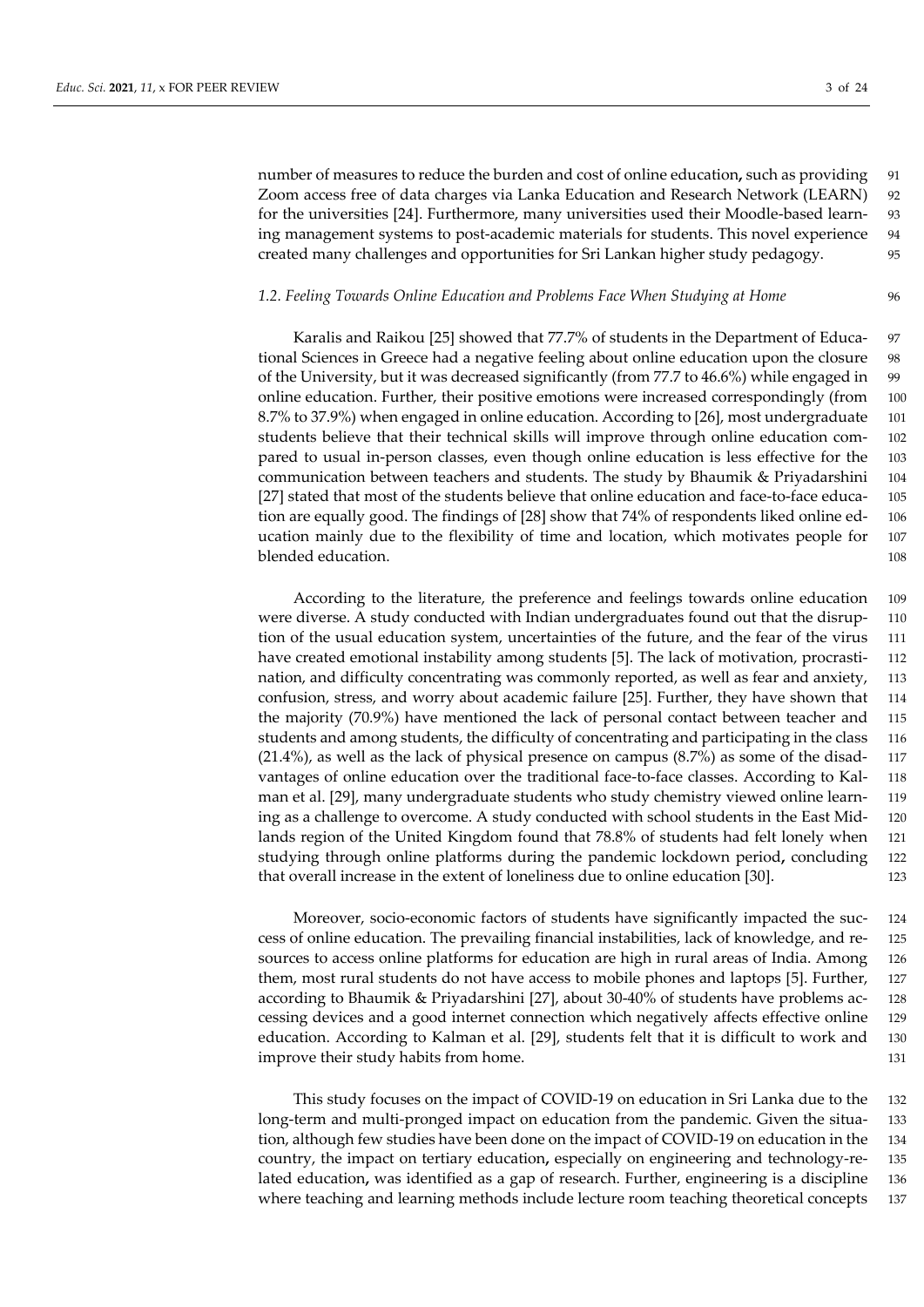and hands-on laboratory designs and experiments in normal circumstances. Therefore, 138 due to the diversity of delivery and their high exposure to modern technology, this study 139 was focused on engineering undergraduates in Sri Lanka. The specific research questions 140 of this study are: (a) what are the patterns of online class involvement and the students' 141 preference towards modes of education in different pandemic periods, (b) what are the 142 issues faced when studying through online platforms and related to the home environ- 143 ment, and (c) what are the feelings of students when studying remotely. 144

#### **2. Materials and Methods** 145

The methodological approach of this study is quantitative, which is appropriate to 146 quantify behaviors, opinions, attitudes, and other variables to generalize from a larger 147 population. Further, quantitative research tries to quantify a problem and understand its 148 prevalence by looking at results that can be projected to a larger population and end with 149 conclusions/ recommendations. This would help to see the big picture. 150

In this study, a survey method in a questionnaire was used. Supporting the selection 151 of this, [31] suggests that a questionnaire is a usual and commonly used method to collect 152 data from many respondents. It enables one to get a broader picture and an overview. 153 Explaining the advantages of using a survey for research, [32] stated that a questionnaire 154 allows collecting data in a standardized way, facilitating internal consistency and coher- 155 ence. Prevailing social distancing measures and travel restrictions warranted an online 156 survey for the data collection. The questionnaire was prepared as a 'Google form' and 157 distributed online via email and WhatsApp.  $\qquad 158$ 

Data were gathered for three specific pandemic periods: First wave, Post first wave, 159 and Second wave. These periods were identified according to the containment strategies 160 imposed by the government. During the first wave period  $(27<sup>th</sup> March 2020 - 28<sup>th</sup> June 161)$ 2020), a complete shutdown of the country has prevailed, and all the educational institu- 162 tions were closed completely. In the post first wave period  $(28<sup>th</sup>$  June 2020 –  $4<sup>th</sup>$  October 163 2020), the country was back to normal and lifted the lockdown; universities were opened 164 for examinations and practical sessions, as usual, following the health guidelines. In the 165 second wave period (from 4**th** October 2020 – 14**th** April 2021)**,** strict travel restriction was 166 imposed. During this period, all the universities were closed, and a complete shift to 167 online education occurred. The set of the set of the set of the set of the set of the set of the set of the set of the set of the set of the set of the set of the set of the set of the set of the set of the set of the set

A well-structured questionnaire with clearly defined periods was used. There were 169 15 questions in the questionnaire. Every related question was repeated for all three peri- 170 ods. All the questions were closed-ended**,** with answers to be selected. Yet most of the 171 questions had an 'other' section to facilitate answering any other comments or answers 172 rather than the given choices. An extract of the questionnaire is included in Appendix A. 173

Responses were collected from engineering undergraduates of 6 state universities: 174 the University of Peradeniya, the University of Jaffna, the Wayamba University of Sri 175 Lanka, South Eastern University, the University of Sri Jayawardenepura, and the Univer- 176 sity of Kelaniya. Before distributing the survey, official notice was sent to the Deans of 177 each faculty. Under official permission, the survey was distributed among the students by 178 the lecturers from the specific universities. The study instrument was approved as ethi- 179 cally accepted by the Ethical review committee, Faculty of Arts, the University of Perad- 180 eniya, acceptable to all the other sister universities. The convenience sampling method 181 was practiced to select the sample. 182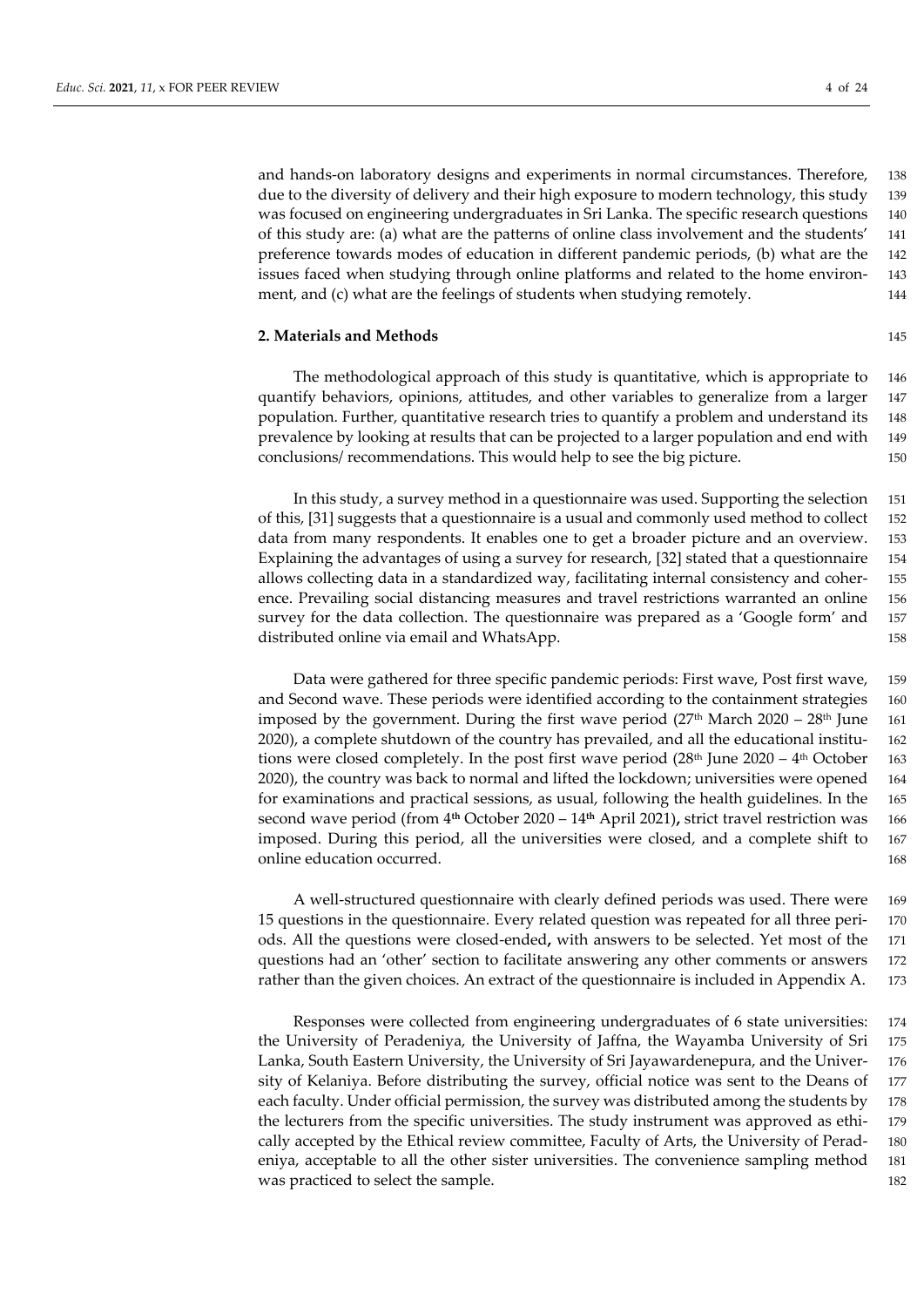As can be seen from Appendix A, the survey collected data on different dimensions 183 related to online education; about the class participation pattern, preference, and idea to- 184 wards the mode of classes during different pandemic periods, about the devices used for 185 online education, problems when accessing to devices, problems when accessing the in- 186 ternet services, and problems when learning from home and finally about the feelings 187 when studying at home through online platforms. Pilot tests were conducted via tele- 188 phone interviews due to the country's prevailing travel restriction policies. The validity 189 of the questionnaire was checked according to the data collected through the pilot test and 190 the comments from experts. The authors validated the responses considering known fac- 191 tors about these three periods and screened out the data set before using the data for anal- 192 ysis. All the participants were between 20-25 years old, and they were provided with a 193 description of the purpose of the survey mentioning that their participation is voluntary 194 and could terminate the survey at any time or refuse to answer specific questions. 195

Quantitative descriptive analysis was utilized together with chi-square statistics to 196 answer the research questions. The Chi-square test is useful to check the association be- 197 tween non-parametric variables. Therefore, the following hypotheses were tested using 198 chi-square analysis **and** descriptive analysis to answer the research questions. 199

| There is no statistically significant relationship between household income level and | 200 |
|---------------------------------------------------------------------------------------|-----|
| the impact on household income due to COVID-19.                                       |     |

2. There is no statistically significant relationship between income level and access to 202 devices. 203

3. There is no statistically significant relationship between income level and access to 204 an internet connection. 205

All the descriptive analyses and cross-tabulations were conducted using Statistical Pack- 206 age of Social Science (SPSS) software, version 26. 207

#### **3. Results and discussion** 208

This section includes the results produced by the analysis and the related discussion. 209 Further, section 3.1 discusses the income categories and impact on family income due to 210 COVID-19. Section 3.2 discusses the online class participation pattern, preference, and im- 211 pression towards the mode of classes. Section 3.3 discusses the issues faced when access- 212 ing online education, such as accessing devices, accessing the internet, and issues related 213 to the home environment and the impact of family income for the relevant issues. Section 214 3.4 discusses the feelings when learning at home through online platforms. 215

For this study, students from all around the country have participated, and Figure 1 216 displays the geographical distribution of the respondents. Out of 389 responses, 367 stu- 217 dents have completed the whole survey, which is an adequate sample for descriptive anal- 218 ysis [33], [34]. Of 367 undergraduates, the highest percentage of participants was 12.8% 219 from the Kandy district. The Gampaha district, with 11.4%, follows this. The districts un- 220 der the northern province: Kilinochchi, Mannar, and Vavuniya, have the least response 221 rate, followed by Eastern province; Trincomalee, Batticaloa, Ampara, and Monaragala dis- 222 trict in Uva province. 223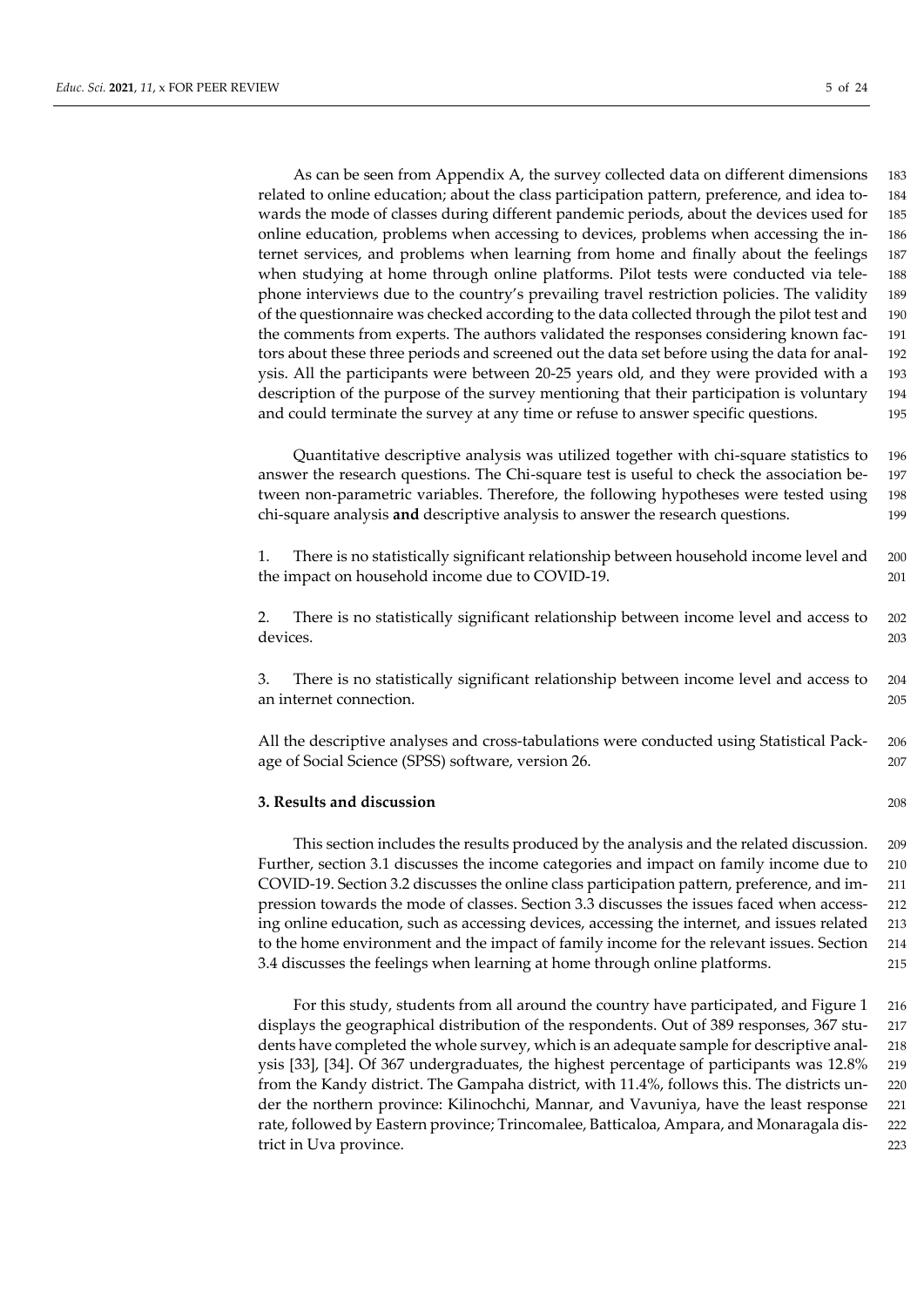



224

#### *3.1. Income Categories and Impact on Family Income due to COVID-19* 227

According to [33], the mean monthly income of a family with four members in Sri 228 Lanka is LKR<sup>1</sup> 62, 237. Table 1 shows the distribution of the family income within the 229 identified income categories; <LKR25,000, LKR25,000-50,000, LKR50,000-80,000 and 230 >LKR80,000. The monthly family income of 28% of students is greater than LKR 80,000, 231 while only 14% of students' family income recorded less than LKR 25,000, followed by 232 27% and 25% of students for LKR25,000-50,000 and LKR50,000-80,000 categories, respec- 233 tively. 234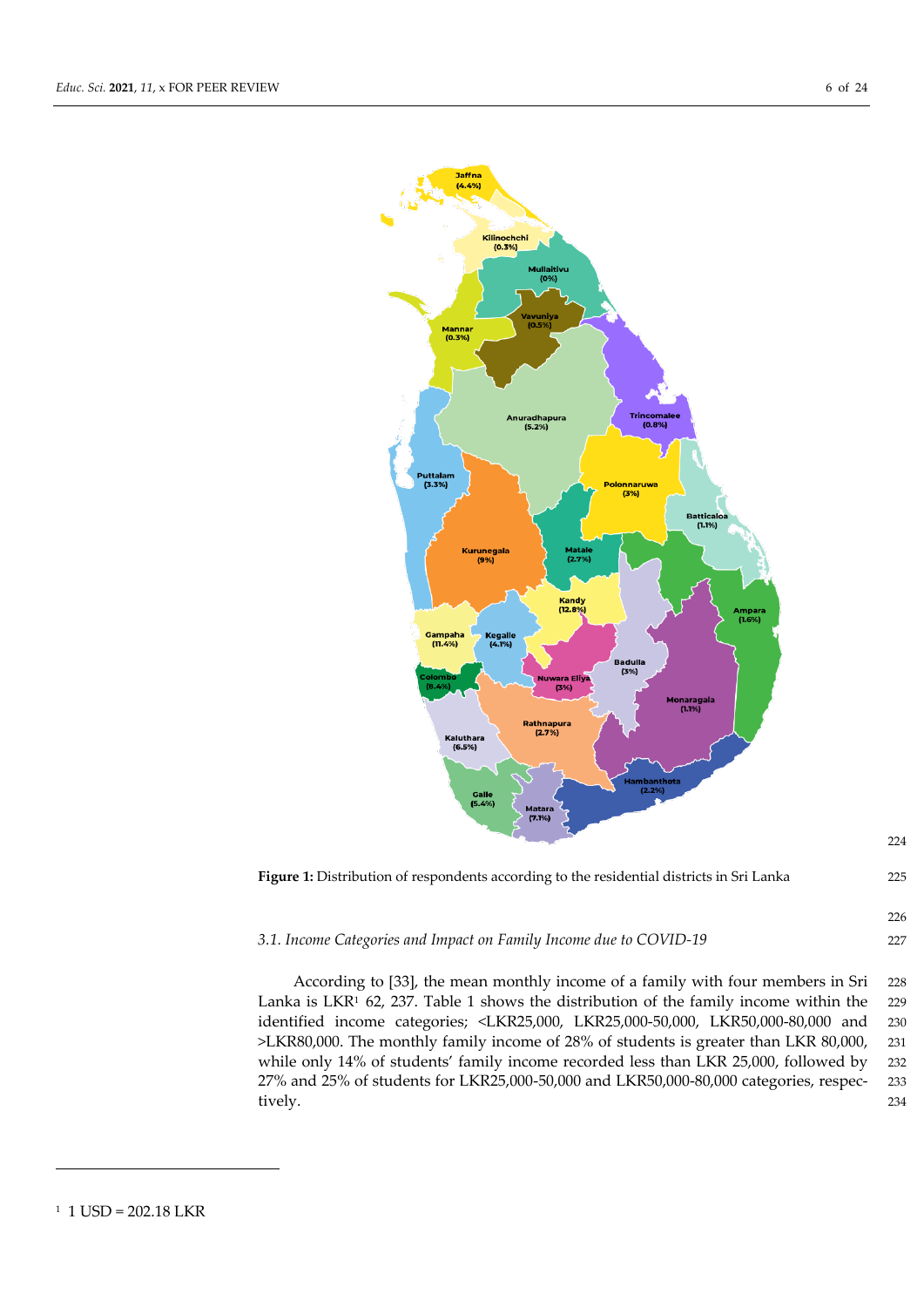|                             |            | Income category (LKR) |                  |         |       |  |  |  |
|-----------------------------|------------|-----------------------|------------------|---------|-------|--|--|--|
|                             | $<$ 25,000 | 25,000-50,000         | 50,000-80,000    | >80,000 | Total |  |  |  |
| Frequency of students       |            |                       |                  |         |       |  |  |  |
| under different income      | 53         | 99                    | 93               | 104     | 349   |  |  |  |
| categories (No.)            |            |                       |                  |         |       |  |  |  |
| Percentage of students      |            |                       |                  |         |       |  |  |  |
| under different income      | 14.4       | 27                    | 25.3             | 28.3    | 95.1  |  |  |  |
| categories (%)              |            |                       |                  |         |       |  |  |  |
| Impact on the family income |            |                       |                  |         |       |  |  |  |
| Income stopped (%)          | 31.8       | 31.8                  | 18.2             | 18.2    | 6.3   |  |  |  |
|                             | (13.5)     | (7.1)                 | (4.3)            | (3.8)   |       |  |  |  |
| Income reduced (%)          | 23.1       | 33.3                  | 23.8             | 19.7    | 42.4  |  |  |  |
|                             | (65.4)     | (49.5)                | (38)             | (27.9)  |       |  |  |  |
| No change (%)               | 5.1        | 22.4                  | 31.4             | 41      | 45    |  |  |  |
|                             | (15.4)     | (35.4)                | (53.3)           | (61.5)  |       |  |  |  |
| Income increased (%)        | 25         | $\boldsymbol{0}$      | $\boldsymbol{0}$ | 75      | 1.2   |  |  |  |
|                             | (1.9)      | (0)                   | (0)              | (2.9)   |       |  |  |  |
| No idea (%)                 | 11.1       | 44.4                  | 22.2             | 22.2    | 5.2   |  |  |  |
|                             | (3.8)      | (8.1)                 | (4.3)            | (3.8)   |       |  |  |  |

**Table 1:** Family income categories of the students and the impact on income distribution due to 235 COVID-19 pandemic 236

Pearson Chi square Value = 0.000 237

The numbers in the parentheses are the percentages within the income category 238

Table 1 shows the impact on the income according to the income category. The chi- 239 square value (0.00) for the cross-tabulation analysis between the income category and the 240 impact on *a* student's family income is less than 0.05. Therefore, the null hypothesis was 241 rejected*,* and the alternative hypothesis*,* a statistically significant relationship between in- 242 come and the impact *of* COVID-19*,* can be accepted. Accordingly, 50% of students' family 243 income had been changed, either increased, reduced, or stopped due to the pandemic; 244 42.4% had experienced a reduction, 6.3% had experienced a complete loss of income*,* and 245 1.2% had experienced an increase in income. 45% of family income had not changed due 246 to the pandemic during the identified periods. Further, income reduction was highest in 247 low-income groups within the income categories. Accordingly, the percentages of families 248 whose income reduced during the pandemic were 65.4%, 49.5%, 38.0% and 27.9% in <LKR 249 25,000, LKR 25,000-LKR 50,000, LKR 50,000- LKR 80,000 and >LKR 80,000 categories re- 250 spectively. It is observed that the higher the income lower the impact. The same trend was 251 seen for the families whose income stopped. Thus, the percentages of families whose in- 252 come had been stopped; 13.5% in <LKR 25,000, 7.1% in LKR 25,000-LKR 50,000, 4.3% in 253 LKR 50,000-LKR 80,000 and 3.8% in >LKR 80,000 income categories. *These* results imply 254 that higher-income categories are less prone to impact *a* student's family income due to 255 the pandemic. 256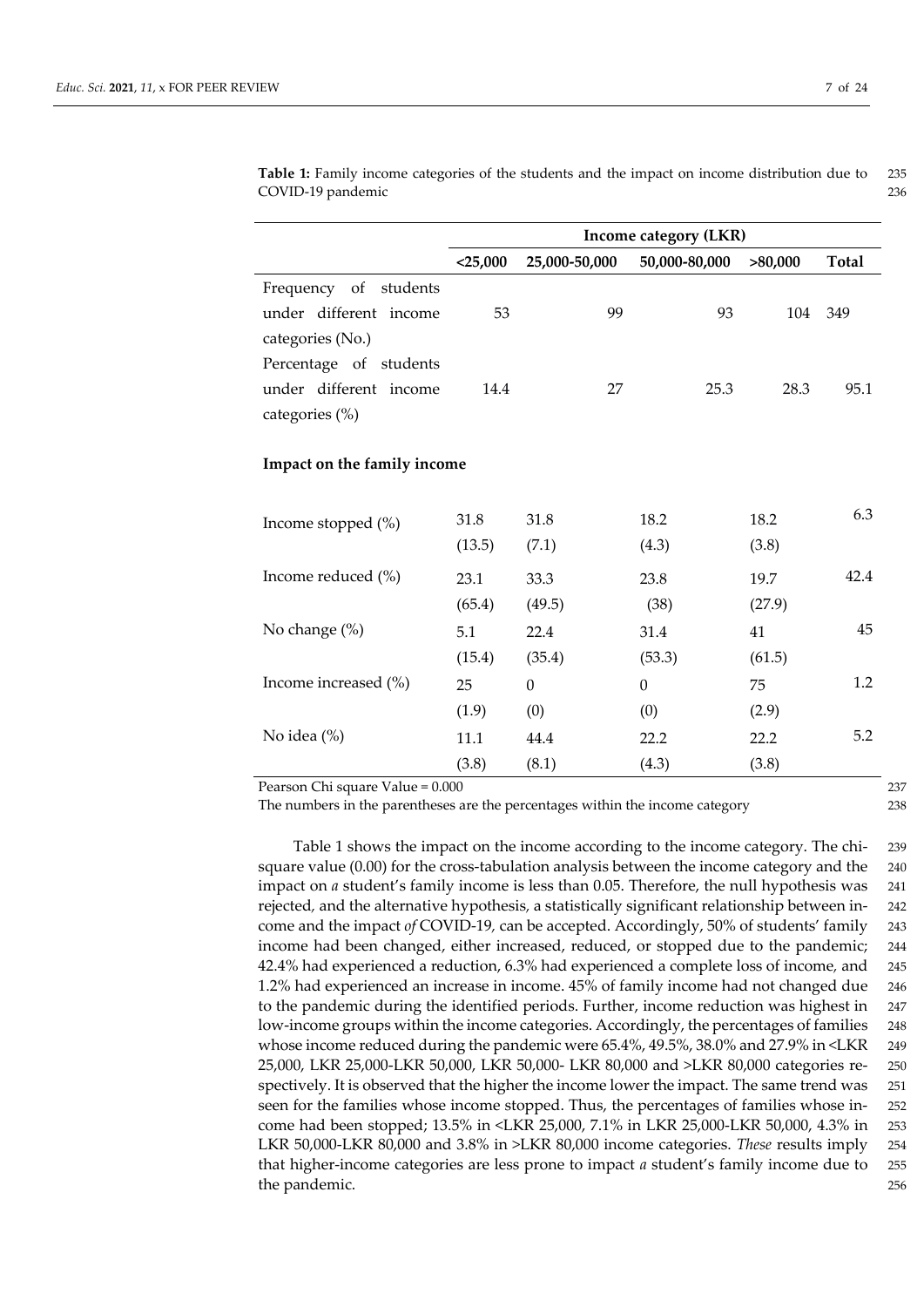#### *3.2. Online Class Participation Pattern, Preference and Idea Towards Modes of Classes* 257

#### 3.2.1. Change in Online Class Participation Pattern 258

Figure 2 shows the pattern of change in attendance to online classes during the pan- 259 demic periods. It seems that students' engagement in online classes had been improved 260 over time. Accordingly, during the first wave period, 25.3% participated in online classes 261 for all the classes*,* while 23.2% of students never participated in online classes. The per- 262 centage of students who have never participated in an online class was reduced over time 263 to 17.7% in the post-first wave period and 7.6% in the second wave period from 23.2% in 264 the first wave period. 265



**Figure 2:** Frequency of online class attendance during the pandemic period 267

According to Hemantha [30], during the pre-pandemic, among the school students 268 in the United Kingdom, roughly 3% were using online resources; whereas, during the 269 pandemic lockdown, it increased significantly to 18.2%, suggestive of a pivot towards 270 online learning. According to the results of this study, only 25.3% participated in online 271 classes always when they had classes, during the first wave period. Nevertheless, 35.1% 272 of the increased participation rate in the second wave period reveals that students adapt 273 to online education. Besides the challenges and the novelty, engineering students tried to 274 adapt to the new normal situation in the education system. The advantages like time flex- 275 ibility, less distraction from class members, improvement of technological skills, and 276 knowledge have motivated more students to engage in online education. 277

#### 3.2.2. Preference and Idea Towards Modes of Classes 278

Further, Table 2 shows the impression towards the level of education and whether 279 they had learned something extra apart from the academic-related work during the con- 280 secutive pandemic periods. Accordingly, 57.4% of students mentioned that within a week 281 during the first wave period, they had learned more petite than the typical week in the 282 pre-pandemic period. However, during the consecutive pandemic periods, the proportion 283 of students who had learned less was reduced prominently. Furthermore, compared to 284 the first wave period, 3% more students reported learning more than the pre-pandemic 285

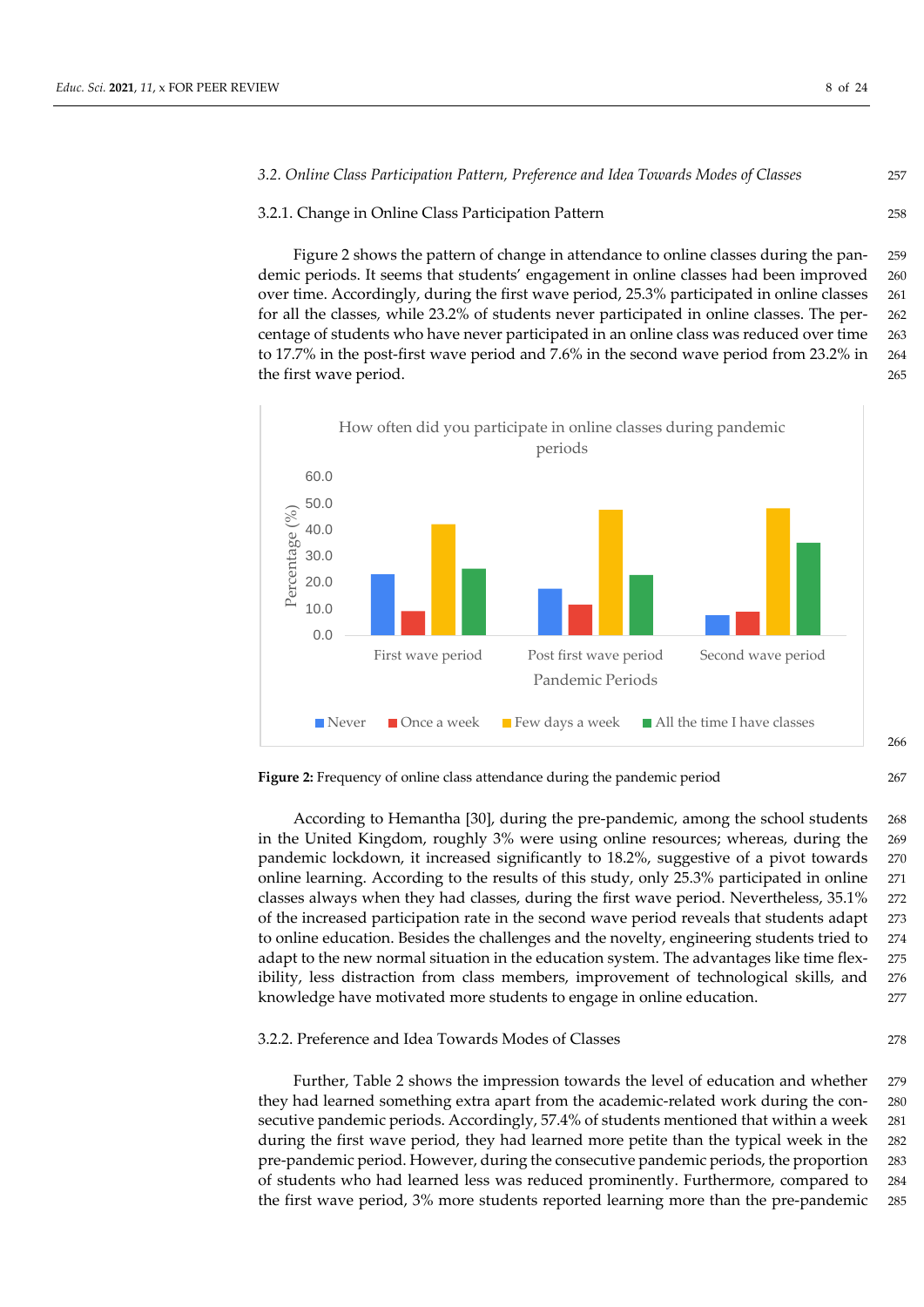period during the second wave period. The results depict that the students were improv- 286 ing their skills and knowledge of online platforms and accessing more knowledge pools 287 than typical face-to-face classes. 288

**Table 2:** Level of learning during three pandemic periods 289

|                           | In the First  | <b>Post First</b> | Second       |
|---------------------------|---------------|-------------------|--------------|
|                           | Wave period   | Wave period       | Wave period  |
| How do you feel the level |               |                   |              |
| of education compared to  |               |                   |              |
| a week in the pre-pan-    |               |                   |              |
| demic period?             |               |                   |              |
| I learned less            | 57.2% (210)   | 44.1% (162)       | 43.65% (160) |
| I learned about as much   | 32.4% (119)   | 46.9% (172)       | 43.1% (158)  |
| I learned more            | $10.4\%$ (38) | $9\%$ (33)        | 13.4% (49)   |
|                           |               |                   |              |
| Did you learn something   |               |                   |              |
| extra apart from academic |               |                   |              |
| work?                     |               |                   |              |
| Yes                       | 65.9% (242)   | 53.7% (197)       | 64\% (235)   |
| N <sub>o</sub>            | 34.1% (125)   | 34.1% (125)       | 36% (132)    |

The numbers in the parentheses are the absolute numbers for the percentages provided 290

Further, during the first wave period, 65.9% of students had learned something ex- 291 tracurricular (e.g., cooking, music, playing instruments, singing, and dancing) while it had 292 been reduced to 53.7% in the post first wave period and again increased to 64% in second 293 wave period. During the first wave period, the whole country had gone to a complete 294 lockdown; it was a time when the university system had not adopted online education. 295 Therefore, compared to the other two periods, students had the freedom to do extracur- 296 ricular activities or academic work as they preferred. However, more students tend to 297 learn something extracurricular than in the pre-pandemic period. 298

However, students' preference towards typical face-to-face classes remained high 299 compared to the novel remote learning system. According to Table 3, most of the students 300 (46%) preferred a mix of online and face-to-face classes and only 10.1% of students pre- 301 ferred only online education.  $302$ 

**Table 3:** The preference on modes of class 303

|                             | $N = 367$          |
|-----------------------------|--------------------|
| <b>Mode of Class</b>        | Percentage $(\% )$ |
| In-person Classes           | 43.9               |
| <b>Online Classes</b>       | 10.1               |
| A mix of both in-person and | 46.0               |
| online                      |                    |

These findings are supported by the study of Hashemi [36], where 194 students liked 304 online education while 607 students preferred face-to-face classes. Further, according to 305 Yates et al. [37], only 10% preferred learning at home compared to face-to-face classes in 306 classrooms among high school students **307** and 307 and 307 and 307 and 307 and 307 and 307 and 307 and 307 and 307 and 307 and 307 and 307 and 307 and 307 and 307 and 307 and 307 and 307 and 307 and 307 and 307 and 307 an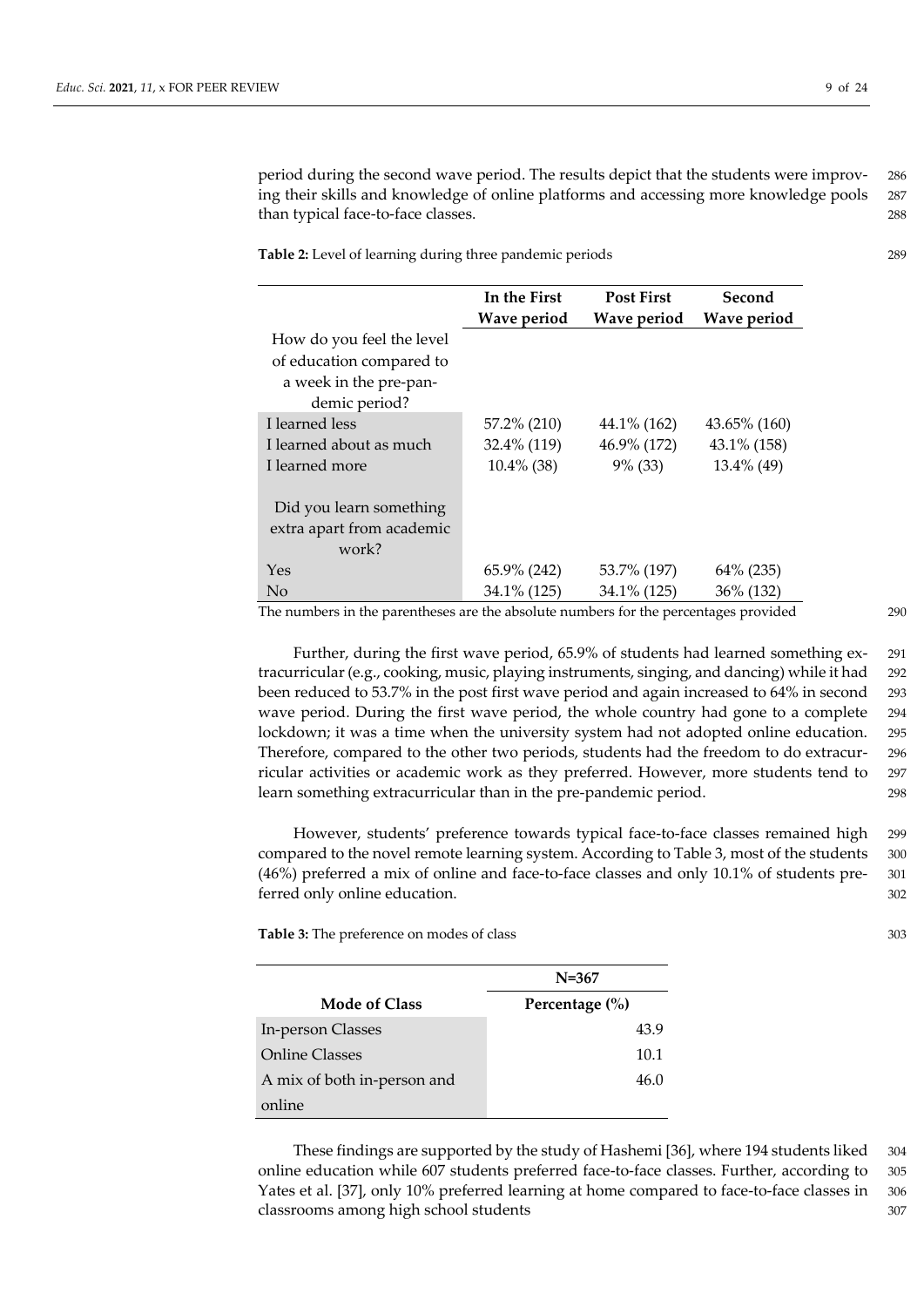#### *3.3. Access to Online Education and Related Issues* 308

This subsection discusses the access to online education and issues faced when en- 309 gaging in online education. This includes issues related to accessing digital devices, inter- 310 net connection, and the home environment. 311

3.3.1. Devices Used for Online Education and Issues When Accessing Devices 312

Figure 3 illustrates the types of devices used by students during the pandemic for 313 their online educational purposes. The findings show that most students use their own 314 mobile phones/smartphones for online learning (45.2%). This is followed by own laptop 315 (41.9%) and a device used by other family members (6.5%). Accordingly, about 87% of 316 students have their own devices which can be used for their education.  $317$ 



**Figure 3:** Devices used for online learning 319

During the pandemic, students' academic performance might be affected by racial, 320 economic, and resource differences [38]. Lack of digital devices during the lockdown of 321 Covid-19 limited the continuation of online education. For online learning to be a reality, 322 having a device and proper internet connection are crucial factors; without that, the edu-<br> cation system may experience the frequently quoted 'digital divide' [27]. From a study 324 conducted in the South Eastern University of Sri Lanka[24], it was found out that most of 325 the students in the university have faced challenges with access to devices, and among 326 them, most of the students relied on university resources during the pre-pandemic period 327 [24]. Table 4 shows the frequency and the percentage of students facing issues when ac- 328 cessing a digital device. Accordingly, more students have device malfunctioning/power 329 outage problems (39.8%), while 18.3% face problems in sharing the device. However, 330 25.6% of students did not have any issue accessing to a device. Further, these results imply 331 that most of the students had access to a device, and still, they had considerable issues 332 with device malfunctioning/power outages.  $333$ 

334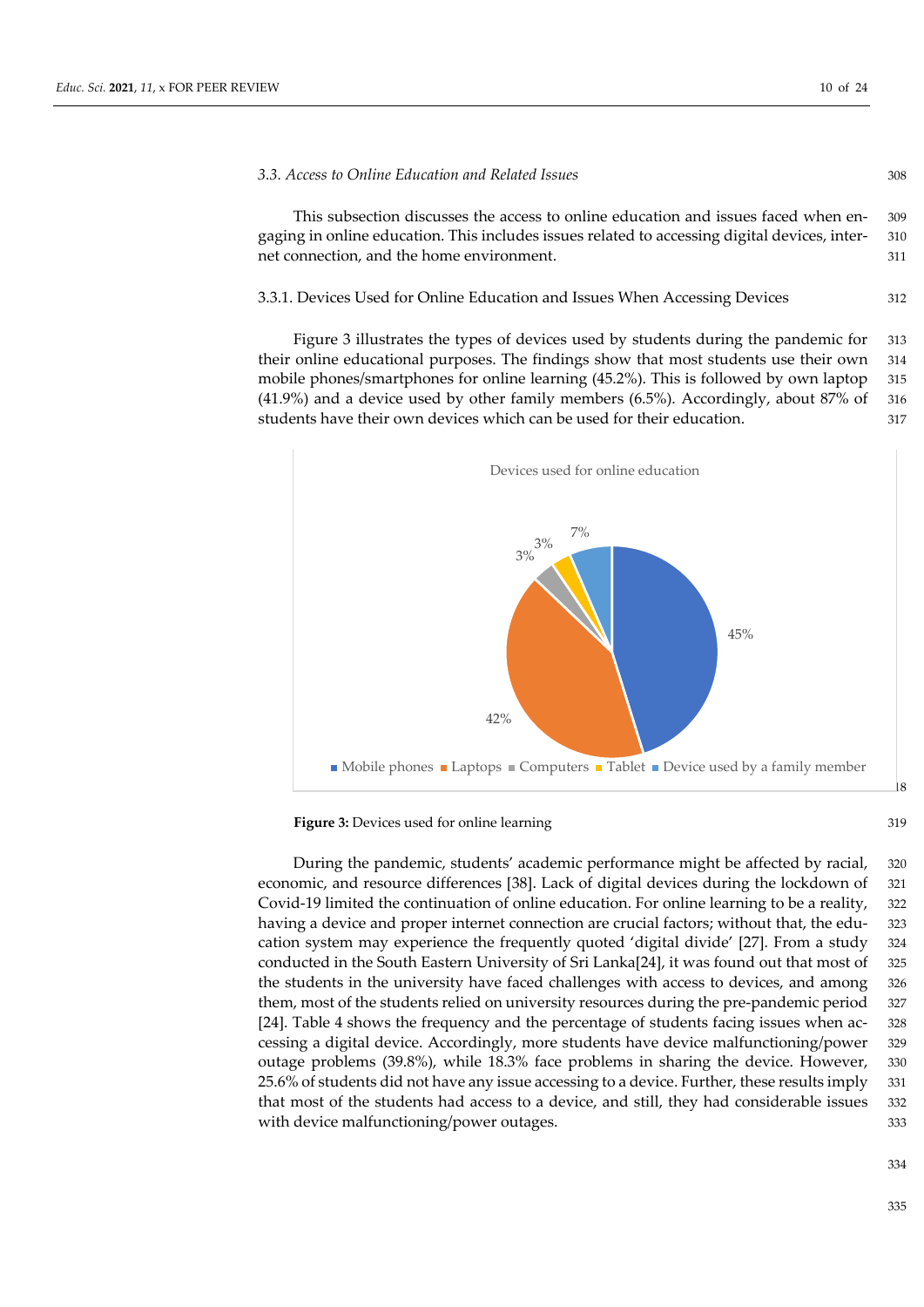**Table 4:** Issues when accessing to a device 336

|                                     | <b>Responses</b> |                    |  |
|-------------------------------------|------------------|--------------------|--|
|                                     | Frequency        | Percentage $(\% )$ |  |
| No device                           | 16               | 3.7                |  |
| Had to share among family members   | 80               | 18.3               |  |
| Device malfunctioning/power outages | 174              | 39.8               |  |
| No issues                           | 112              | 25.6               |  |
| Other                               | 55               | 12.6               |  |
| Total                               | 437              | 100.0              |  |

While online education would have been the readily available solution, it has wid- 338 ened inequalities in access to education and fueled social unrest as some population 339 groups, specifically those residing in rural areas, do not have access to the facilities and 340 infrastructure necessary for online learning. However, there are still issues when access- 341 ing online learning devices among engineering undergraduates in Sri Lanka. 342

The chi-square value is 0.016, which is lesser than 0.05, which implies rejecting the 343 null hypothesis and accepting the alternative hypothesis; there is a statistically significant 344 relationship between income level and access to devices. Figure 4 shows two graphs with 345 the cross-tabulation percentages of students who had and had no issues when accessing 346 devices and among the income categories.  $347$ 

- 348
- 349
- 350

351

352

353

354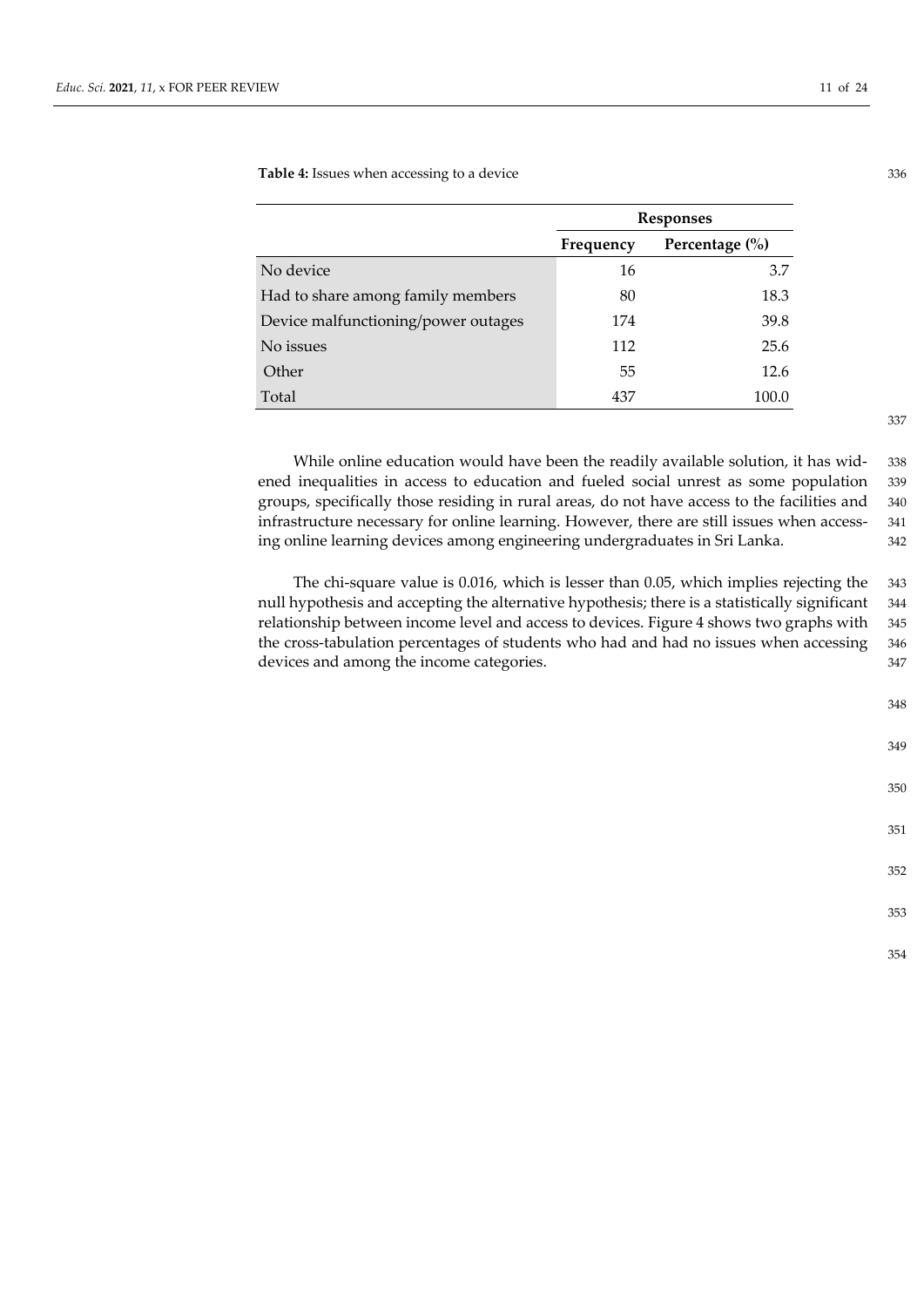

355

Figure 4: Percentage of students who had issues regarding accessing to devices under each income 357 category (Pearson Chi-square Value = 0.016) 358

Among the students who have not had any issues when accessing a device, only 359 11.2% are under <LKR 25,000 monthly income category while it is 41.1% for the income 360 category >LKR 80,000. Within the <LKR 25,000 group, 77.4% had issues accessing a device, 361 while only 57.7% had issues for >LKR 80,000 group. The literature argued that students 362 with good self-discipline, knowledge, emotional intelligence and fluency in technology 363 would perform well in remote education [39], [40]. Even for a student with the aforemen- 364 tioned qualities, one may be unsuccessful in using remote learning due to lack of resources 365 and poor socio-economic factors such as financial instability and family support. This im- 366 plies that the family's financial stability will impact access to digital devices that are im- 367 portant for online education.  $368$ 

#### 3.3.2. Issues When Accessing the Internet 369

The access to online education was restricted by device availability and lack of tech- 370 nical knowledge, proper learning environment at home, and accessibility to the internet. 371 The internet is a vast interconnected network of information and communication and 372 helps students find relevant and useful study materials. Students with bad internet con- 373 nections are denied of accessing online learning [6]. In Sri Lanka, students in many rural 374 areas face several difficulties getting a better internet connection. 375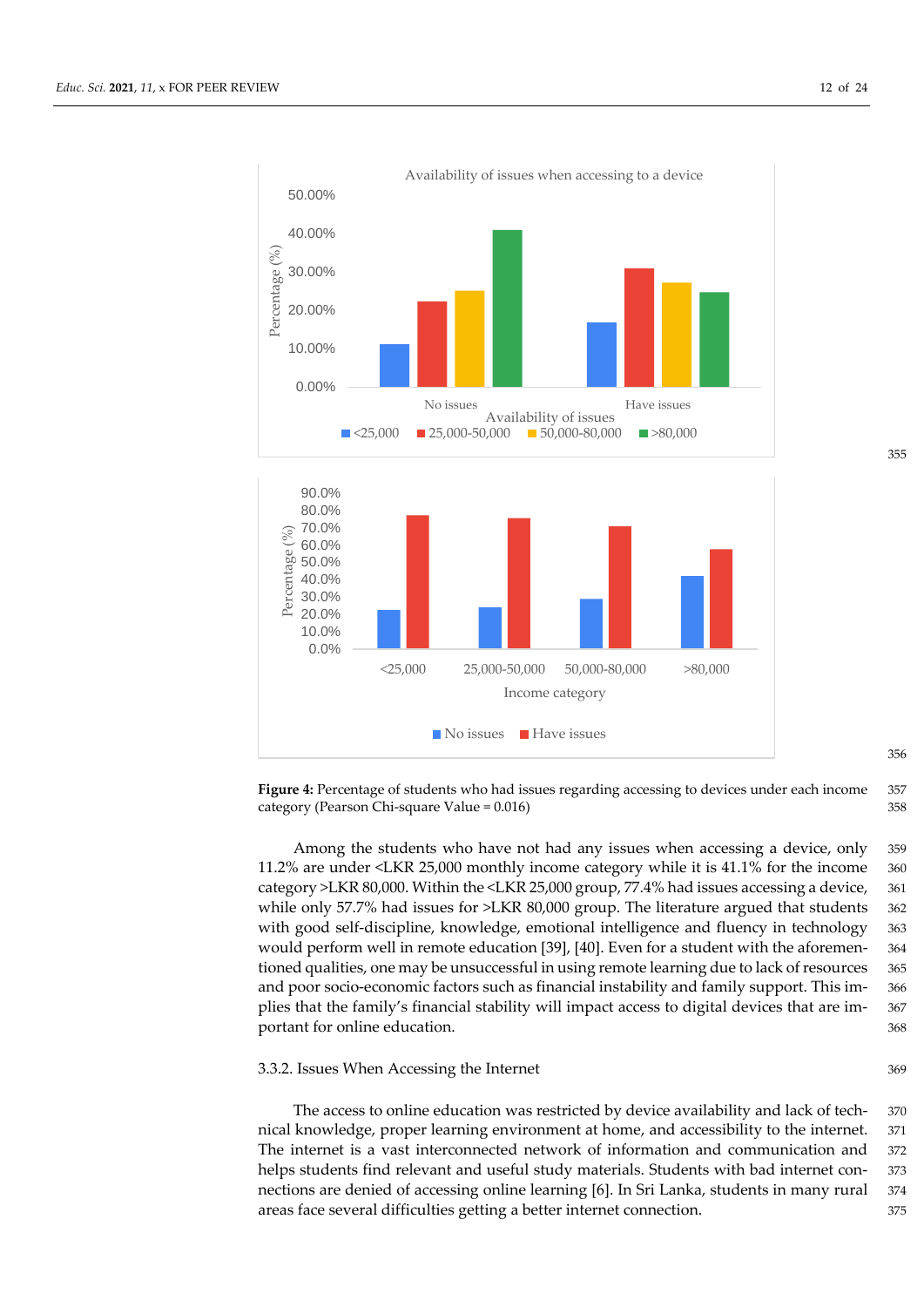Table 5 shows the frequency and percentage of students who had issues accessing 376 internet connection. Accordingly, most of the students had multiple issues, while only 377 1.9% did not have any issues accessing the internet. Among the students, 36.7% had con- 378 nectivity issues which was the biggest issue related to the internet connections. The sec- 379 ond-largest issue is package limitation difficulty, where 27.7% of students had indicated. 380 Most internet packages are limited and restricted for specific time durations as daytime 381 and nighttime data. Therefore, this made students experience difficulties when accessing 382 internet services. 383

Further, 26.6% had mentioned they faced internet traffic issues during the classes. 384 This may be due to a higher number of online classes at the same time in the country. 385 However, 5.8% of students were unable to purchase internet service. 386

**Table 5:** Issues with accessing to the internet connection 387

|                                | <b>Responses</b> |                    |  |  |
|--------------------------------|------------------|--------------------|--|--|
|                                | Frequency        | Percentage $(\% )$ |  |  |
| Connectivity issues            | 305              | $36.7\%$           |  |  |
| Unable to purchase the service | 48               | $5.8\%$            |  |  |
| Package limitations            | 230              | $27.7\%$           |  |  |
| Internet traffic issues        | 221              | 26.6%              |  |  |
| No issues                      | 16               | $1.9\%$            |  |  |
| Other                          | 10               | $1.2\%$            |  |  |
| Total                          | 830              | $100\%$            |  |  |

According to [24], the financial difficulties among students created a lack of access 388 to the internet in Sri Lanka. Figure 5 shows percentage distribution by the cross-tabulation 389 results with the family income level and availability of issues when accessing an internet 390 connection. The results show that the Pearson chi-square value is 0.018, which is less than 391 0.05, implying accepting the alternative hypothesis, there is a statistically significant rela- 392 tionship between access to an internet connection at a 5% level. The quantitative data de- 393 picts that, among the students who were unable to purchase an internet package, more 394 than 50% of their monthly income is below LKR 50,000. Further, more than 50% of their 395 family income has been affected negatively by the pandemic; either their income reduced 396 or stopped due to the pandemic. This implies that lower economic levels are severely im- 397 pacted by the pandemic and make it difficult for students to engage in online education 398 compared to face-to-face classes. 399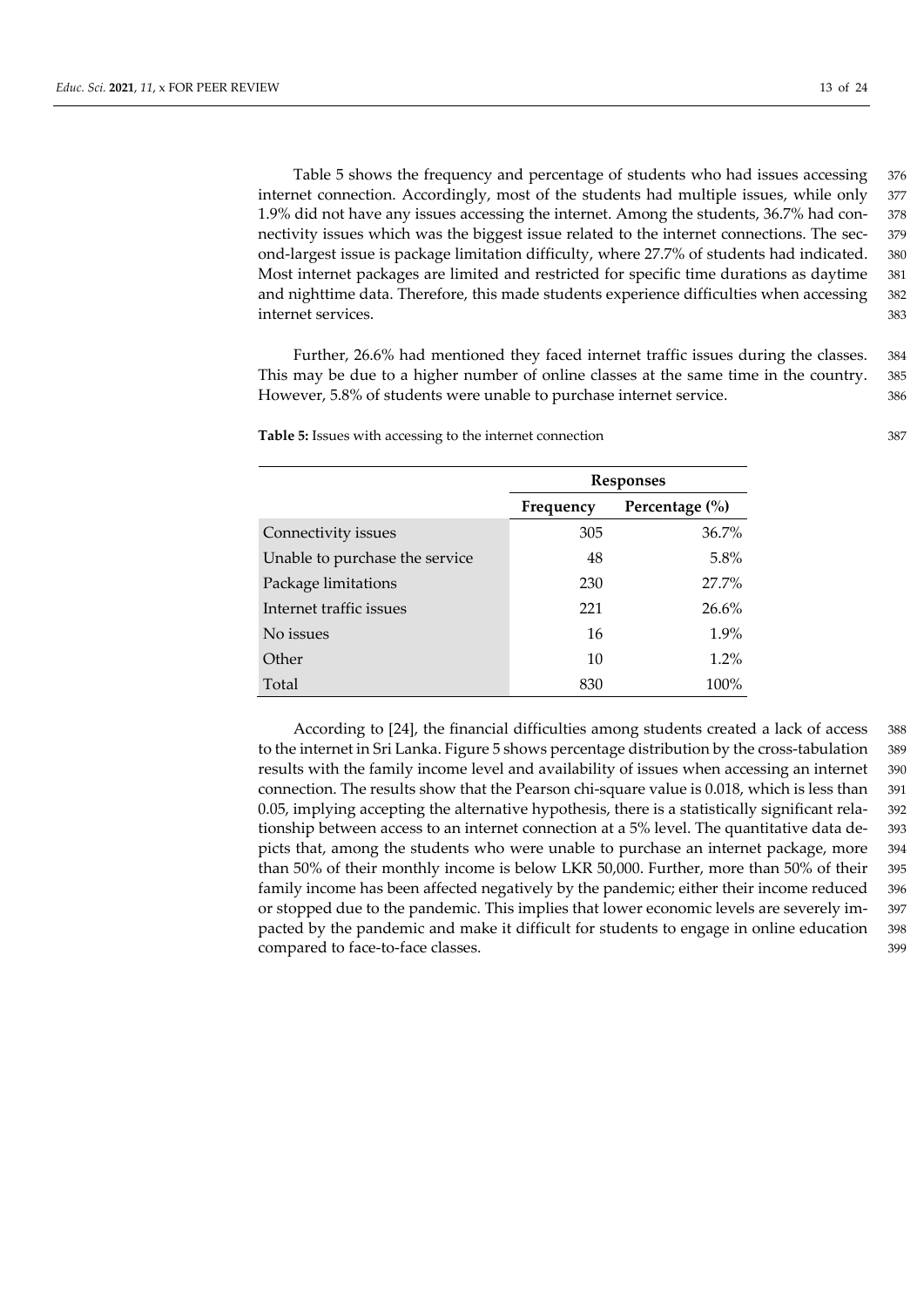

**Figure 5:** Percentage of students with the inability to purchase an internet connection and who 401 had no issues when purchasing an internet connection under each income category. 402

This shows that most of the students had faced problems when accessing internet 403 connections, and among them, most of their family income has been impacted signifi- 404 cantly, making disparities among students when accessing online education. Supporting 405 this finding, Fishbane and Tomer [41] findings also show that due to the pandemic, pov- 406 erty increases in the community, and the rate of internet accessibilities declined rapidly. 407 By implications, students with no or low socio-economic power to afford internet connec- 408 tion are most vulnerable to fall behind or encounter additional challenges to meet up with 409 others in online learning. 410

In the authors' opinion, online education will be successful with proper devices and 411 internet connections. It enhances engagement in online education. However, students' 412 digital literacy, motivation towards studies, and other socio-economic factors are also im- 413 portant for the success of online education. 414

3.3.3. Issues Related to the Home Environment 415

Shifting from face-to-face classroom education to online education at home created 416 different challenges and opportunities [37] for students. The ability to choose what, how, 417 and when to study beyond synchronous scheduled activities; and anytime access to re- 418 sources are more flexible when studying at home. Table 6 depicts the percentages and 419 frequencies of students who had issues related to the home environment. 420

**Table 6:** Issues when studying at home 421

| Problems when studying at home                           | <b>Responses</b> |                   |  |  |
|----------------------------------------------------------|------------------|-------------------|--|--|
|                                                          | Frequency        | Percentage<br>(%) |  |  |
| Problems with finding a quiet place to study             | 145              | 20.8              |  |  |
| Problems with finding time to study because I had house- | 99               | 14.2              |  |  |
| hold responsibilities                                    |                  |                   |  |  |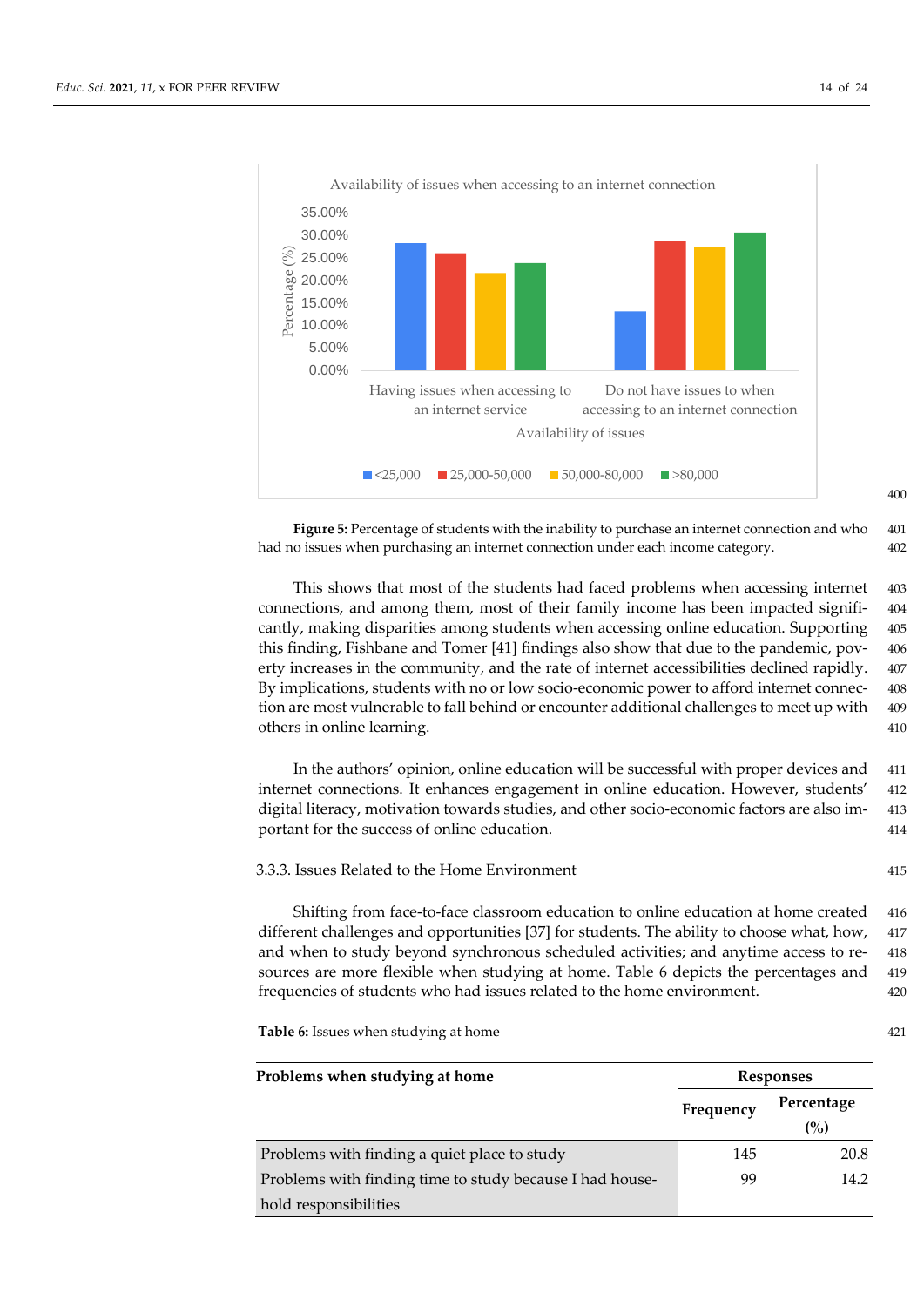| Problems with finding someone who could help me with | 175 | 25.1 |
|------------------------------------------------------|-----|------|
| my studies                                           |     |      |
| Problems with motivating myself to do studies        | 200 | 28.7 |
| No Issues/ Problems                                  | 36  | 5.2  |
| Other                                                | 41  | 5.9  |
| Total                                                | 696 | 100  |

Accordingly, 28.7% of students had the problem of motivating themselves for stud- 422 ies. Further,  $25.1\%$  of the students have the problem of finding someone who could help  $423$ with their studies at home. Contrary to this finding, according to Jamalpur et al. [33], 94% 424 agreed that they had received the necessary support from their family members during 425 the period of learning at home. Further, 20.8% had a problem finding a quiet place to 426 study, which is also supported by  $[27]$ . This may be due to the unavailability of internet  $427$ access at quiet places, and maybe family members are not aware and understandable 428 about the novelty in the educational system. 429

Further, 14.2% of students have family responsibilities like looking after siblings, 430 helping with housework, and other family engagements during their study time, which 431 has created a problem for their education. Results show that most students have either 432 one or more problems when studying at home, and only 5.2% have mentioned that they 433 do not have any problems. These results interpret that, though time is flexible when they 434 are studying at home, still they are facing external problems compared to the periods 435 when they are studying at universities in person. This creates disparities between students 436 and their performance in education. In the long term, it affects their physical and mental 437 well-being. However, problems like less motivation, lack of a quiet place, less support 438 among students have been reported in many parts of the world [37]. 439

#### *3.4. Feelings About Learning at Home through Online Platforms* 440

Both positive and negative feelings are reported in the literature when studying re- 441 motely [33], [42]. Loneliness, anxiety, and lack of motivation are predominant in many 442 findings when studying remotely. Figure 6 shows the proportion of students who agree, 443 disagree or are neutral for the statements about their feelings when learning at home. 444

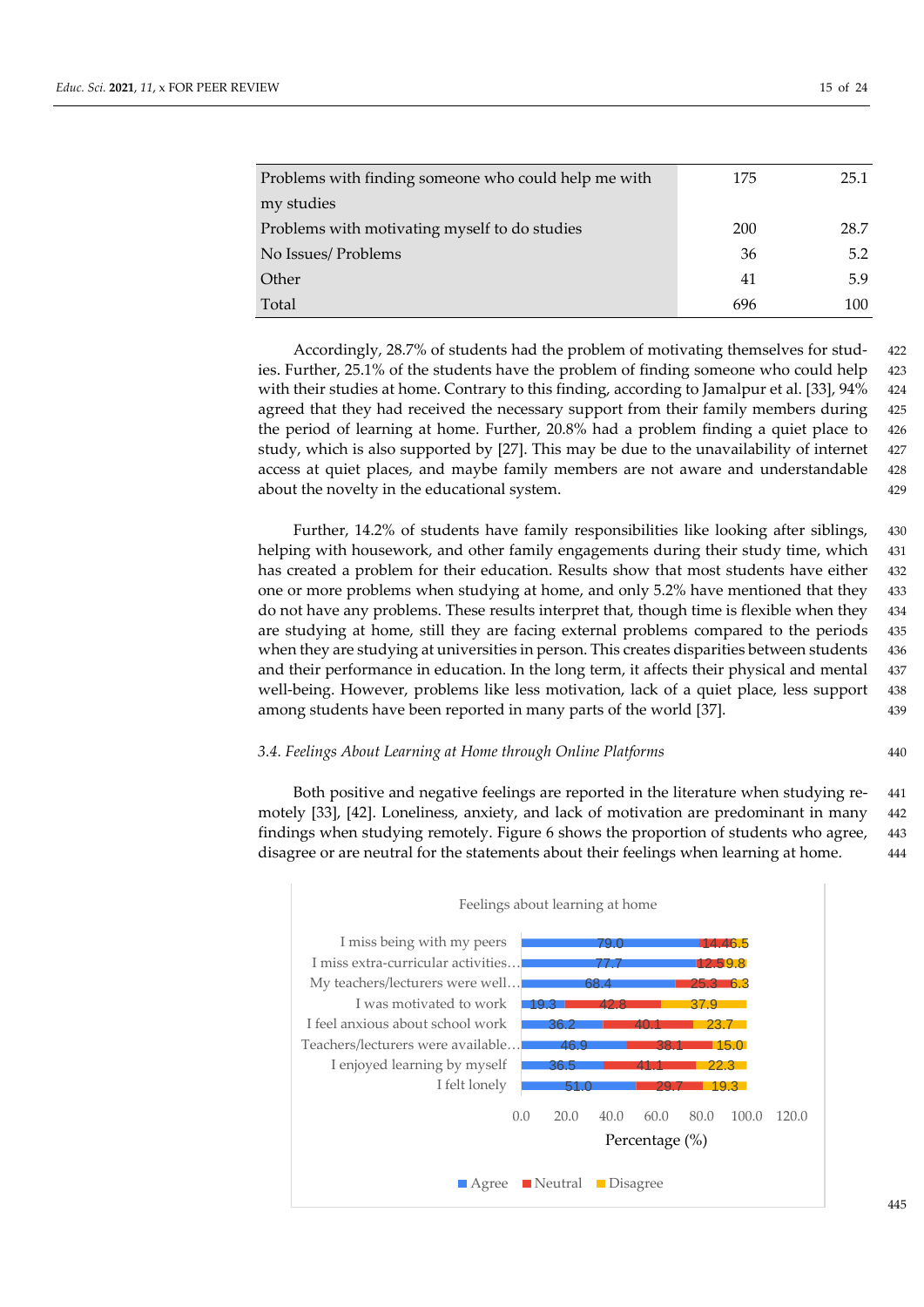**Figure 6:** Students self-evaluation regarding the feeling about learning at home 446

Accordingly, 77.7% of respondents stated that they had missed extra-curricular ac- 447 tivities due to the lockdown and studying at home. Only 9.8% of students disagreed with 448 the statement and believe that they have not missed extra-curricular activities besides the 449 lockdown or studying remotely. This will create long-term issues in students such as lack 450 of teamwork, engagements in social work, and gaps in students' physical and mental well- 451 being. Further, a 79% proportion of the students has agreed that they have missed being 452 with their peers. However, 6.5% disagree that they missed being with peers. 453

Further, 51% felt lonely during the pandemic, but 19.3% of students disagreed with 454 the statement. This may be because students are not alone at home, with their parents and 455 other family members. So, they have emotional support from the family when studying 456 at home. However, this age group needs peer interaction for personal development and 457 proper social well-being. Therefore, this new education experience will negatively impact 458 students if there is a lack of social engagements and interactions. Nevertheless, these find- 459 ings imply that most of the students have felt isolated and negative feelings while study- 460 ing at home because of the rapid transition in the education system 461

The literature states that teachers' communication skills have a significant role in 462 better performance of the students [42], and according to the findings of this study, 68.4% 463 of students had agreed with the statement 'My lecturers were well prepared to provide 464 instruction remotely'. During the pre-pandemic also in universities of Sri Lanka, e-learn- 465 ing systems were promoted, and students and lecturers were familiar with these tech- 466 niques to a certain extent. Therefore, this sudden shift may not negatively affect the deliv- 467 ery of lessons via online portals. However, 25.3% of students had disagreed with the state- 468 ment. Supplementary to the finding, 46.9% agreed with the statement 'Teachers/lecturers 469 were available when I needed help', meaning that lecturers were accessible for communi- 470 cation and asking questions for the students during the pandemic periods while studying 471 remotely. This is important to facilitate the understanding of subject matters. Neverthe- 472 less, 15% disagreed with the statement. However, these findings prove that still university 473 lecturers were well adapted for online teaching in the crisis period and were available for 474 students when needed to contact most of the time. 475

Additionally, allocating time for students to engage in societies and other commu- 476 nity-based activities via online platforms, aware students about online resources to im- 477 prove their extra-curricular activities at home, conducting workshops in order to empha- 478 size the importance of participatory activities and social engagements for students will 479 benefit for their mental health and development. 480

#### **4. Conclusions** 481

The impact of the COVID-19 pandemic amplified many inequalities. Among the sec- 482 tors, impacted by the pandemic, education is on top of the list due to its short- and long- 483 term impacts on the whole world. This study discusses the impact on the education of 484 engineering undergraduate students of Sri Lanka due to the COVID-19 pandemic, explic- 485 itly focusing on their experience with online education. 486

Students' participation in online classes was low initially, and it improved over time 487 implying, that students were getting adapted to the new experience of learning despite 488 the issues that arose. Most of the students had access to a digital device for their education. 489 However, many students faced issues like device malfunctioning/power outages and 490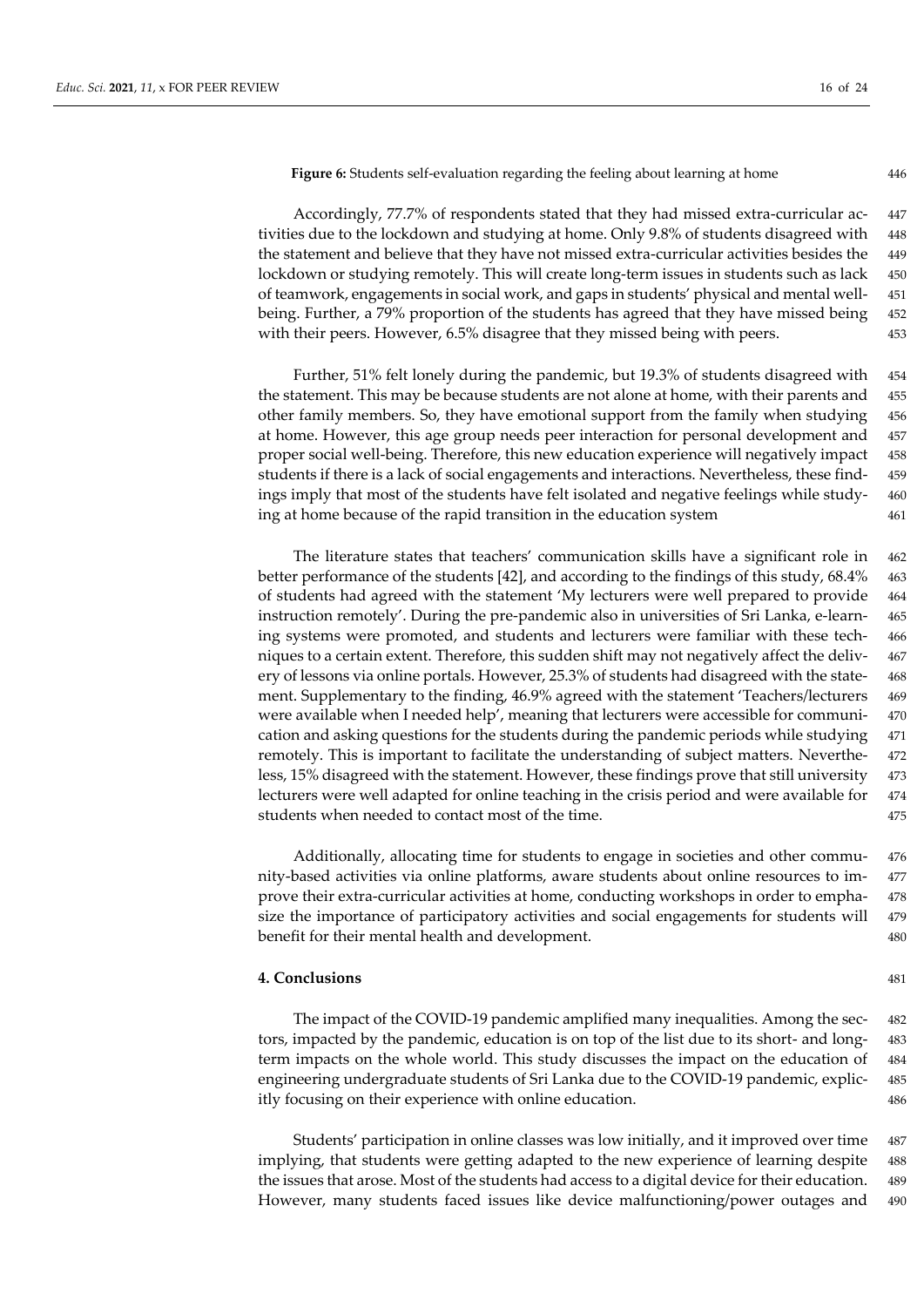sharing among family members when accessing their digital devices. Further, accessing a 491 proper internet connection was also the main problem among undergraduate engineering 492 students in Sri Lanka. Among them, connectivity problems, package limitations, inability 493 to purchase an internet connection are the most common issues. From the findings, it was 494 noted that nearly 50% of households' income have either stopped or reduced due to the 495 pandemic, and that has a direct impact on accessing devices and network services. 496

Even though a supportive family environment improves engagement in education 497 and motivates students towards the classwork, most Sri Lankan engineering undergrad- 498 uates have issues related to the family environment. Among them, unavailability of a 499 quiet place and someone to help, engaging in household activities, unable to concentrate 500 on studies, and motivating themselves at home without their peers have been created is- 501 sues when studying at home. Further, most students have negative feelings regarding 502 learning at home, such as missing their peers, missing extra-curricular activities, feeling 503 lonely, and feeling anxious about their studies. 504

This study focuses only on engineering undergraduates and should not be general- 505 ized for primary, secondary, and higher education levels and other disciplines. Thus, a 506 research gap exists regarding the impact of COVID-19 on the education of different edu- 507 cational levels and disciplines in Sri Lanka in new waves of the pandemic periods. 508

#### **5. Recommendations** 509

Based on the findings of this study, the following recommendations were made: 510

1. Digital literacy is a requirement in the  $21<sup>st</sup>$  century. Due to COVID-19, most students'  $511$ digital literacy was improved, which is an advantage of the transition of the education 512 system. However, conducting awareness programs regarding the use of new technologi- 513 cal advances and proper use of digital devices and the internet is a timely need because 514 of the misuse of these resources by students. Further, continuous digital literacy training 515 will help keep competence on digital devices. 516

2. Income is a major socio-economic factor that will affect the education of the students, 517 especially online education. Therefore, providing incentives to purchase digital devices 518 and internet connections will improve the resource access of students with low income. 519

3. Development of the blended education system after proper curriculum investigation 520 to face future COVID-19 like pandemic situations and simultaneously keep the digital 521 literacy improving further. 522

4. Training programs for lecturers, instructors, and students to teach and learn via 523 online platforms, making parents aware of online education and the importance of their 524 support towards students' academic success, will exemplify online education. 525

5. Most of the students' mental health was negatively affected due to COVID-19. Con- 526 sidering the prevailing situation awareness programs for students about online resources 527 to improve their extra-curricular activities at home, conducting workshops to emphasize 528 the importance of participatory activities and social engagements will benefit their mental 529 health and development. 530

531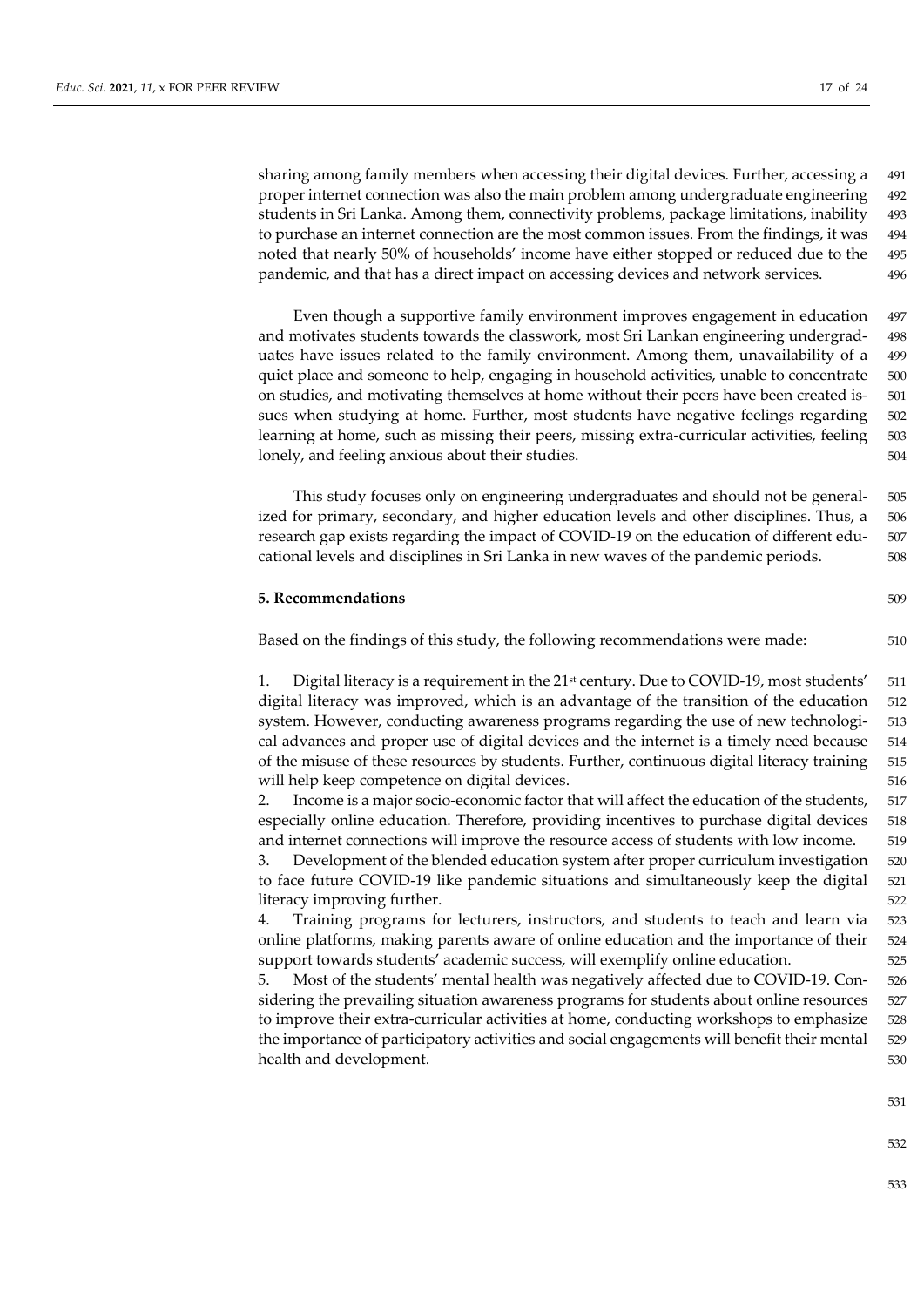|        | 6. References                                                                                                         | 534 |
|--------|-----------------------------------------------------------------------------------------------------------------------|-----|
|        |                                                                                                                       | 535 |
| $[1]$  | "2021-mar-11-phe-epi-update-COVID-19".                                                                                | 536 |
| $[2]$  | "WHO Coronavirus (COVID-19) Dashboard   WHO Coronavirus (COVID-19) Dashboard With Vaccination                         | 537 |
|        | Data." https://covid19.who.int/ (accessed Jan. 03, 2022).                                                             | 538 |
| $[3]$  | J. Santos, "Reflections on the impact of 'flatten the curve' on interdependent workforce sectors," Environment        | 539 |
|        | Systems and Decisions, vol. 40, no. 2, pp. 185-188, 2020, doi: 10.1007/s10669-020-09774-z.                            | 540 |
| $[4]$  | D. Kaimann and I. Tanneberg, "What containment strategy leads us through the pandemic crisis? An empirical            | 541 |
|        | analysis of the measures against the COVID-19 pandemic," PLoS ONE, vol. 16, no. 6 June, pp. 1-17, 2021, doi:          | 542 |
|        | 10.1371/journal.pone.0253237.                                                                                         | 543 |
| $[5]$  | I. Debbarma and T. Durai, "Educational disruption: Impact of COVID-19 on students from the Northeast states           | 544 |
|        | of India," Children and Youth Services Review, vol. 120, no. August 2020, p. 105769, 2021, doi:                       | 545 |
|        | 10.1016/j.childyouth.2020.105769.                                                                                     | 546 |
| [6]    | O. B. Adedoyin and E. Soykan, "Covid-19 pandemic and online learning: the challenges and opportunities,"              | 547 |
|        | Interactive Learning Environments, vol. 0, no. 0, pp. 1-13, 2020, doi: 10.1080/10494820.2020.1813180.                 | 548 |
| $[7]$  | "Epidemiology Unit." https://www.epid.gov.lk/web/ (accessed Jan. 03, 2022).                                           | 549 |
| [8]    | "Total Number of Cases 12,906".                                                                                       | 550 |
| [9]    | "Education: From disruption to recovery." https://en.unesco.org/covid19/educationresponse (accessed Oct. 23,          | 551 |
|        | 2021).                                                                                                                | 552 |
| $[10]$ | M. Kopp, O. Gröblinger, and S. Adams, "Five Common Assumptions That Prevent Digital Transformation At                 | 553 |
|        | Higher Education Institutions," INTED2019 Proceedings, vol. 1, no. March, pp. 1448-1457, 2019, doi:                   | 554 |
|        | 10.21125/inted.2019.0445.                                                                                             | 555 |
| $[11]$ | P. Leszczyński et al., "Multimedia and interactivity in distance learning of resuscitation guidelines: a randomised   | 556 |
|        | controlled trial,"<br>Interactive Learning Environments, vol. 26, no. 2, pp. 151–162, 2018,<br>doi:                   | 557 |
|        | 10.1080/10494820.2017.1337035.                                                                                        | 558 |
| $[12]$ | B. L. Bower and K. P. Hardy, "From correspondence to cyberspace: Changes and challenges in distance                   | 559 |
|        | education," New Directions for Community Colleges, vol. 2004, no. 128, pp. 5-12, 2004, doi: 10.1002/cc.169.           | 560 |
| $[13]$ | F. Saba, "Distance education in the United States: Past, present, future," Educational Technology, vol. 51, no. 6, p. | 561 |
|        | 11, 2011.                                                                                                             | 562 |
| $[14]$ | P. R. Lowenthal, B. G. Wilson, and P. Parrish, "Context matters: A description and typology of the online learning    | 563 |
|        | landscape," 32nd Annual proceedings: Selected research and development papers presented at the annual convention of   | 564 |
|        | the Association for Educational Communications and Technology, no. June 2014, pp. 161-172, 2009.                      | 565 |
| $[15]$ | I. R. Mathew and E. J. Iloanya, "Open and Distance Learning: Benefits and Challenges of Technology Usage for          | 566 |
|        | Online Teaching and Learning in Africa," Pan-Commonwealth Forum 8 (PCF8), no. September, 2016.                        | 567 |
| $[16]$ | K. Fry, "E-learning markets and providers: Some issues and prospects," Education + Training, vol. 43, pp. 233–        | 568 |
|        | 239, 2001, doi: 10.1108/EUM0000000005484.                                                                             | 569 |
| $[17]$ | S. Joksimović, D. Gašević, V. Kovanović, B. E. Riecke, and M. Hatala, "Social presence in online discussions as a     | 570 |
|        | process predictor of academic performance," Journal of Computer Assisted Learning, vol. 31, no. 6, pp. 638-654,       | 571 |
|        | 2015, doi: 10.1111/jcal.12107.                                                                                        | 572 |
| $[18]$ | W. H. Snow and J. K. Coker, "Distance Counselor Education: Past, Present, Future," The Professional Counselor,        | 573 |
|        | vol. 10, no. 1, pp. 40-56, 2020, doi: 10.15241/whs.10.1.40.                                                           | 574 |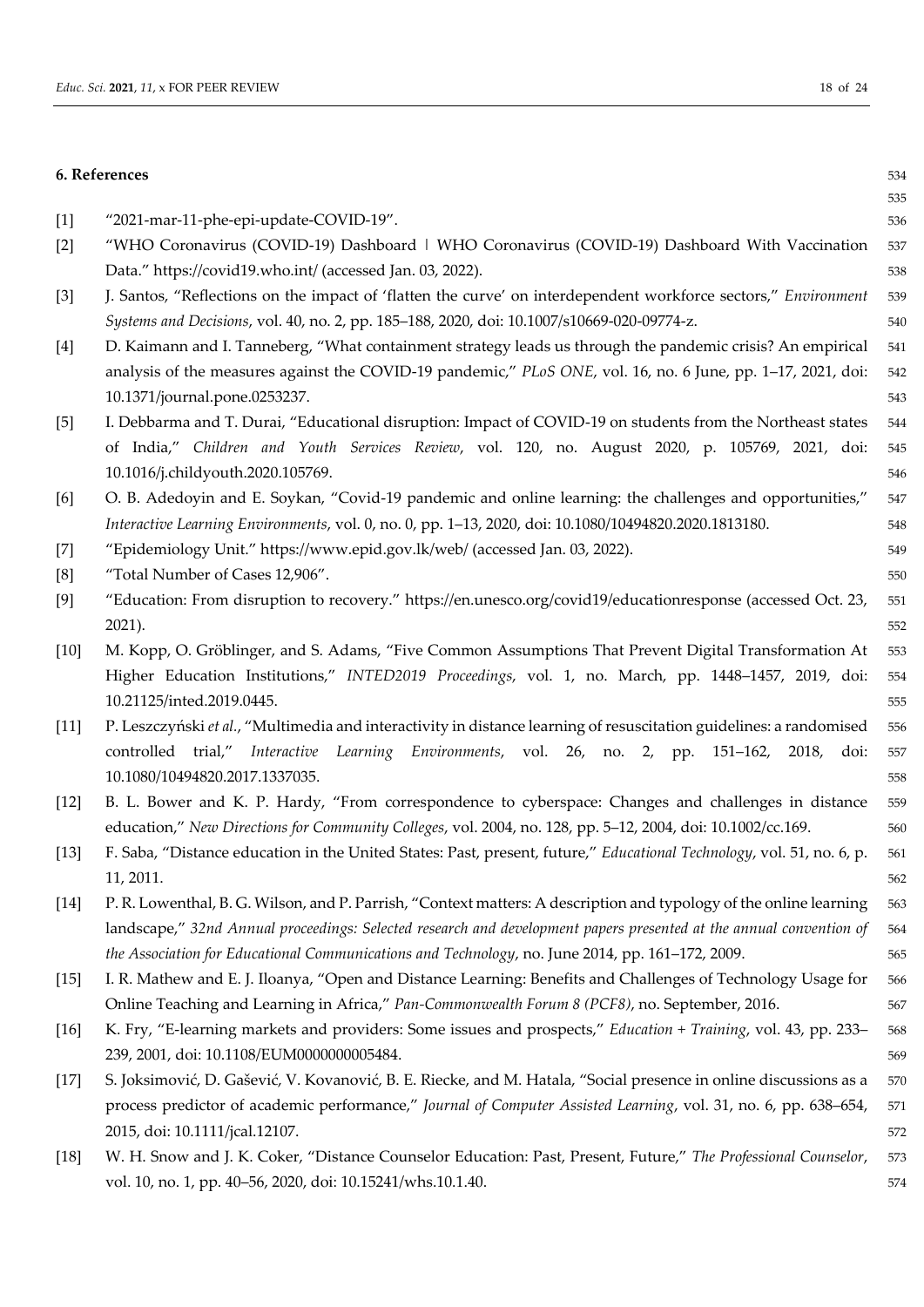- [19] A. D. Narayan, "Inheritance of Body Eight and Rate of Gain in Japanese Quail," *British Poultry Science*, vol. 17, 575 no. 5, pp. 513–523, 1976, doi: 10.1080/00071667608416307. 576
- [20] W. H. Stewart and P. R. Lowenthal, "Distance education under duress: a case study of exchange students' 577 experience with online learning during the COVID-19 pandemic in the Republic of Korea," *Journal of Research on* 578 *Technology in Education*, vol. 0, no. 0, pp. 1–14, 2021, doi: 10.1080/15391523.2021.1891996. 579
- [21] C. B. Hodges, S. Moore, B. Lockee, T. Trust, and A. Bond, "View the full-text article online :," no. April, pp. 2–3, 580 2020. S81
- [22] R. Bhat, V. K. Singh, N. Naik, C. R. Kamath, P. Mulimani, and N. Kulkarni, "COVID 2019 outbreak: The 582 disappointment in Indian teachers," *Asian Journal of Psychiatry*, vol. 50, pp. 2019–2020, 2020, doi: 583 10.1016/j.ajp.2020.102047. 584
- [23] M. Daumiller, R. Rinas, J. Hein, S. Janke, O. Dickhäuser, and M. Dresel, "Shifting from face-to-face to online 585 teaching during COVID-19: The role of university faculty achievement goals for attitudes towards this sudden 586 change, and their relevance for burnout/engagement and student evaluations of teaching quality," *Computers in* 587 *Human Behavior*, vol. 118, no. January, 2021, doi: 10.1016/j.chb.2020.106677. 588
- [24] A. Rameez, M. A. M. Fowsar, and N. Lumna, "Impact of Covid-19 on Higher Education Sectors in Sri Lanka: A 589 Study based on South Eastern University of Sri Lanka," *Journal of Educational and Social Research*, vol. 10, no. 6, 590 pp. 341–349, 2020, doi: 10.36941/jesr-2020-0132. 591
- [25] T. Karalis and N. Raikou, "Teaching at the Times of COVID-19: Inferences and Implications for Higher Education 592 Pedagogy," *International Journal of Academic Research in Business and Social Sciences*, vol. 10, no. 5, 2020, doi: 593 10.6007/ijarbss/v10-i5/7219. 594
- [26] T. Muthuprasad, S. Aiswarya, K. S. Aditya, and G. K. Jha, "Students' perception and preference for online 595 education in India during COVID -19 pandemic," *Social Sciences & Humanities Open*, vol. 3, no. 1, p. 100101, 2021, 596 doi: 10.1016/j.ssaho.2020.100101. 597
- [27] R. Bhaumik and A. Priyadarshini, "E-readiness of senior secondary school learners to online learning transition 598 amid COVID-19 lockdown," *Asian Journal of Distance Education*, vol. 15, no. 1, pp. 244–256, 2020, doi: 599 10.5281/ZENODO.3891822. 600
- [28] R. Dhanalakshmi, A. Anuja Mary, D. Shrijith, and N. Vijayaraghavan, "A study on Covid-19 Impacting Indian 601 education," *Materials Today: Proceedings*, no. xxxx, 2021, doi: 10.1016/j.matpr.2021.02.786. 602
- [29] R. Kalman, M. MacIas Esparza, and C. Weston, "Student views of the online learning process during the covid- 603 19 pandemic: A comparison of upper-level and entry-level undergraduate perspectives," *Journal of Chemical* 604 *Education*, vol. 97, no. 9, pp. 3353–3357, 2020, doi: 10.1021/acs.jchemed.0c00712. 605
- [30] L. K. Hemanth, "Changing Trends of Social Interaction during the Pandemic and Its Effects on Mental Health 606 A Student's Perspective," *Asian Journal of Education and Social Studies*, vol. 9, no. 3, pp. 7–14, 2020, doi: 607 10.9734/ajess/2020/v9i330247. 608
- [31] A. Peterson, "Of good character: exploration of virtues and values in 3–25 year-olds," *Evaluation & Research in* 609 *Education*, vol. 24, no. 3, pp. 217–218, Sep. 2011, doi: 10.1080/09500790.2011.572376. 610
- [32] S. Roopa and M. Rani, "Questionnaire Designing for a Survey," *The Journal of Indian Orthodontic Society*, vol. 46, 611 pp. 273–277, Oct. 2012, doi: 10.5005/jp-journals-10021-1104. 612
- [33] B. Jamalpur, Kafila, K. R. Chythanya, and K. S. Kumar, "A comprehensive overview of online education Impact 613 on engineering students during COVID-19," *Materials Today: Proceedings*, no. xxxx, pp. 1–4, 2021, doi: 614 10.1016/j.matpr.2021.01.749. 615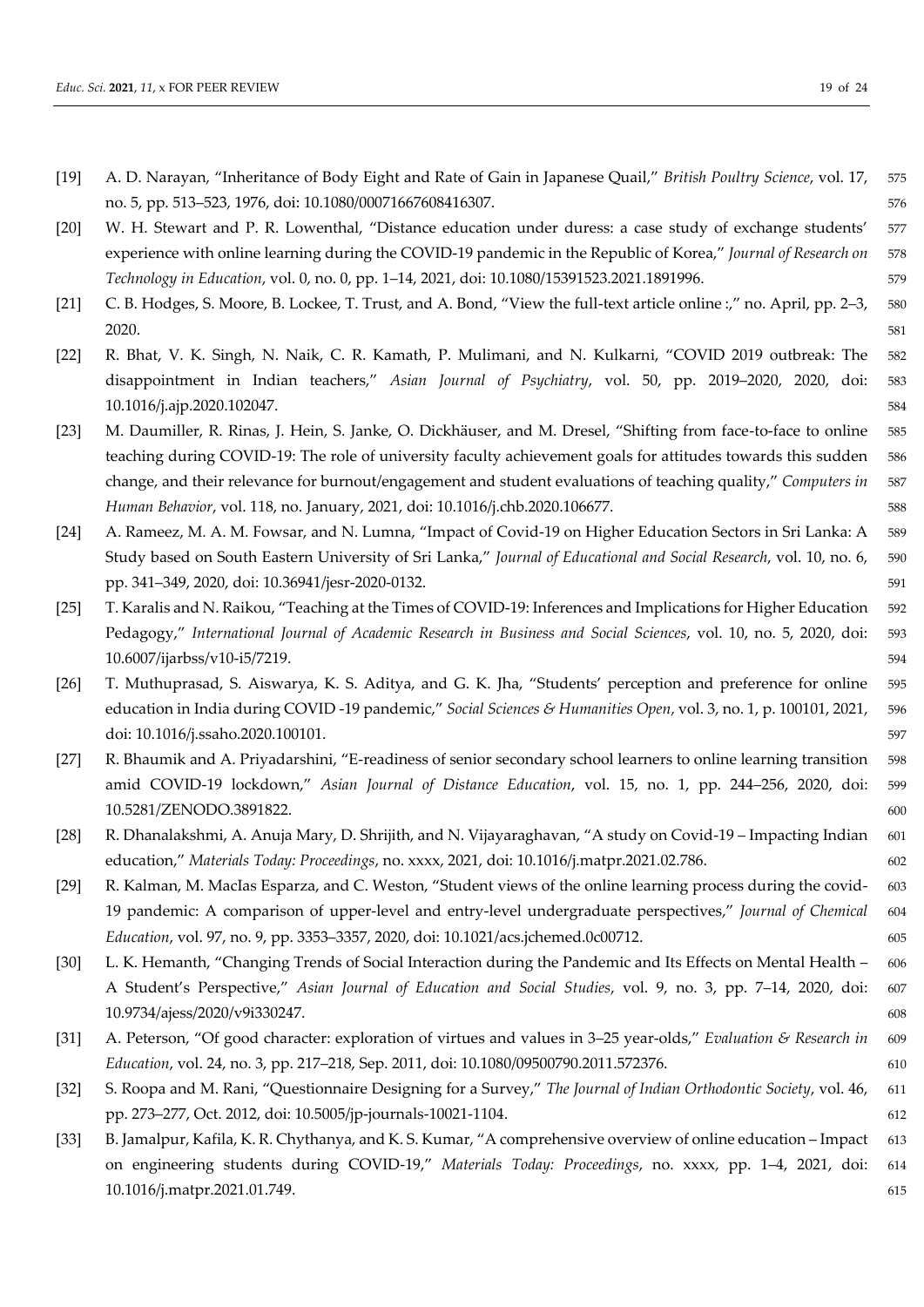| [34] |  | I. Debbarma and T. Durai, "Educational disruption: Impact of COVID-19 on students from the Northeast states 616 |  |  |  |  |  |  |     |
|------|--|-----------------------------------------------------------------------------------------------------------------|--|--|--|--|--|--|-----|
|      |  | of India," Children and Youth Services Review, vol. 120, no. August 2020, p. 105769, 2021, doi: 617             |  |  |  |  |  |  |     |
|      |  | 10.1016/j.childyouth.2020.105769.                                                                               |  |  |  |  |  |  | 618 |

- [35] "Household Income and Expenditure Survey-2016 Final Results," 2017. 619
- [36] A. Hashemi, "Effects of COVID-19 on the academic performance of Afghan students' and their level of 620 satisfaction with online teaching," *Cogent Arts and Humanities*, vol. 8, no. 1, 2021, doi: 621 10.1080/23311983.2021.1933684. 622
- [37] A. Yates, L. Starkey, B. Egerton, and F. Flueggen, "High school students' experience of online learning during 623 Covid-19: the influence of technology and pedagogy," *Technology, Pedagogy and Education*, vol. 30, no. 1, pp. 59– 624 73, 2021, doi: 10.1080/1475939X.2020.1854337. 625
- [38] C. L. A. Santana *et al.*, "Psychological distress, low-income, and socio-economic vulnerability in the COVID-19 626 pandemic," *Public Health*, vol. 199, pp. 42–45, 2021, doi: 10.1016/j.puhe.2021.08.016. 627
- [39] J. Torres, C. And, and J. Eberle, "Student demographics and success in online learning environments," *Emporia* 628 *State Research Studies*, vol. 46, no. 1, pp. 4–10, 2010. 629
- [40] N. Dabbagh, "Learner Characteristics and Online Learning," *SpringerReference*, vol. 7, pp. 217–226, 2012, doi: 630 10.1007/springerreference\_302098. 631
- [41] "As classes move online during COVID-19, what are disconnected students to do?" 632 https://www.brookings.edu/blog/the-avenue/2020/03/20/as-classes-move-online-during-covid-19-what-are- 633 disconnected-students-to-do/ (accessed Nov. 30, 2021). 634
- [42] P. Miani, T. Kille, S. Y. Lee, Y. Zhang, and P. R. Bates, "The impact of the COVID-19 pandemic on current tertiary 635 aviation education and future careers: Students' perspective," *Journal of Air Transport Management*, vol. 94, no. 636 March, p. 102081, 2021, doi: 10.1016/j.jairtraman.2021.102081. 637
- [43] A. Khan, S. Khan, S. Zia-Ul-Islam, and M. Khan, "Communication Skills of a Teacher and Its Role in the 638 Development of the Students' Academic Success," *Journal of Education and Practice*, vol. 8, no. 1, pp. 18–21, 2017. 639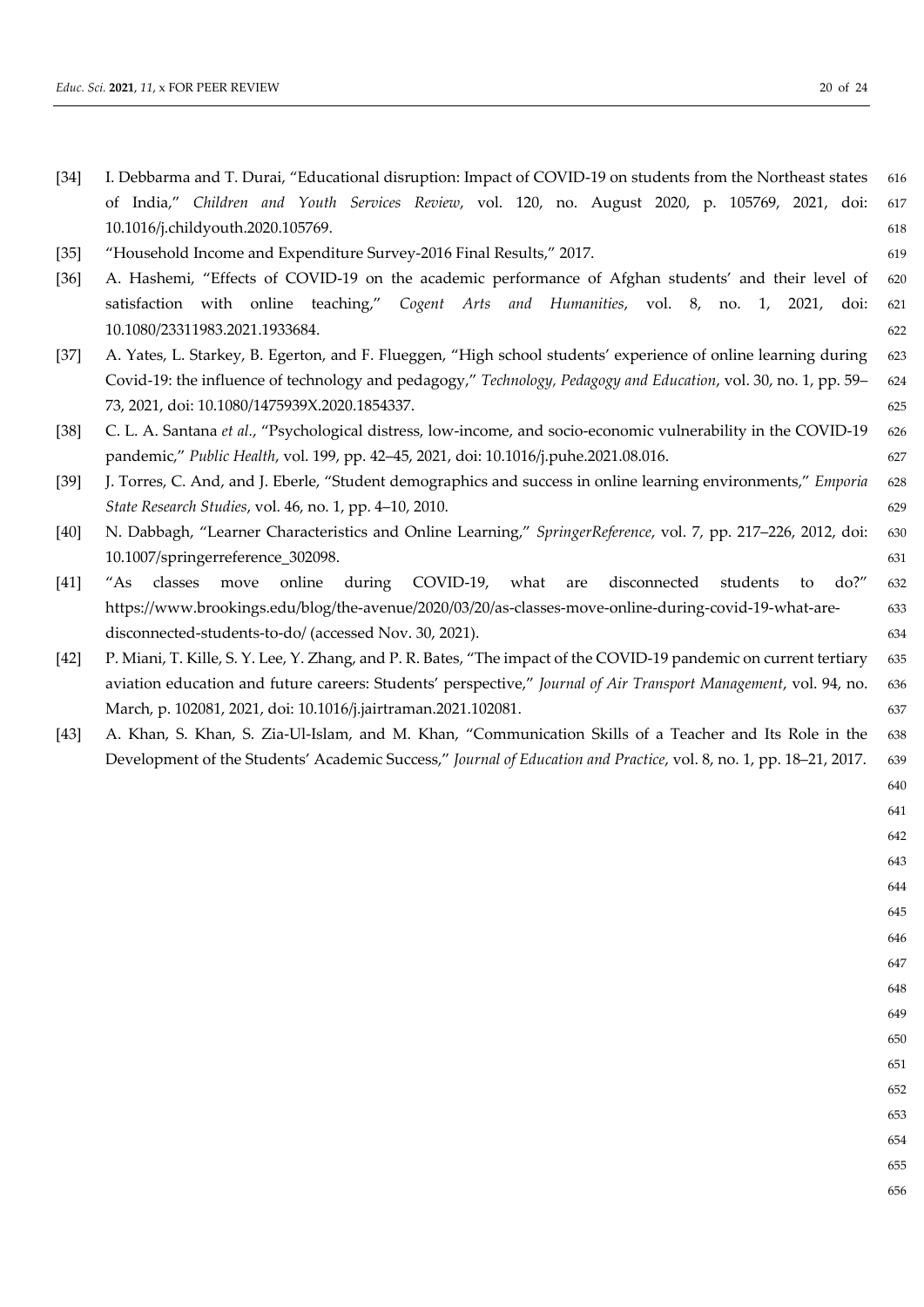#### **Appendix A** 658

#### **Impact on Education due to COVID-19** 660

This survey is conducted by the AI4COVID project group of the Faculty of Engineering, University of Peradeniya. The 662 purpose of this survey is to collect data regarding the impact of COVID-19 on the education of engineering 663 undergraduate students. 664

- 1. Select your university from the list 666
- 2. What is your residential district? (select from the list) 667
- 3. What is your ethnicity? (select from the list) 668
- 4. How often did you participate in a class in person? (Please answer considering the following pandemic periods) 669

| Pandemic period | Never | Once a week | Few days a week   All the time I have |         |
|-----------------|-------|-------------|---------------------------------------|---------|
|                 |       |             |                                       | classes |
| Post first wave |       |             |                                       |         |
| Second wave     |       |             |                                       |         |

- 5. How often did you participate to a class online? (Please answer considering the following pandemic periods)? 672
	- 673

674

676

671

| Pandemic period   Never | Once a week | A few days a $\vert$ All the time I have |         |
|-------------------------|-------------|------------------------------------------|---------|
|                         |             | week                                     | classes |
| First wave              |             |                                          |         |
| Post first wave         |             |                                          |         |
| Second wave             |             |                                          |         |

6. Compared to a typical week in pre-pandemic period how did you feel about your studies each week ? 675

| Pandemic        | I learned less | I learned about   I learnt more |  |
|-----------------|----------------|---------------------------------|--|
| period          |                | as much                         |  |
| First wave      |                |                                 |  |
| Post first wave |                |                                 |  |
| Second wave     |                |                                 |  |

7. Did you learn something extra (following online courses, playing instruments, cooking..etc) during the 678 following periods? 679

| Pandemic period | Yes | $N_{\Omega}$ |
|-----------------|-----|--------------|
| First wave      |     |              |
| Post first wave |     |              |

657

659

661

665

670

677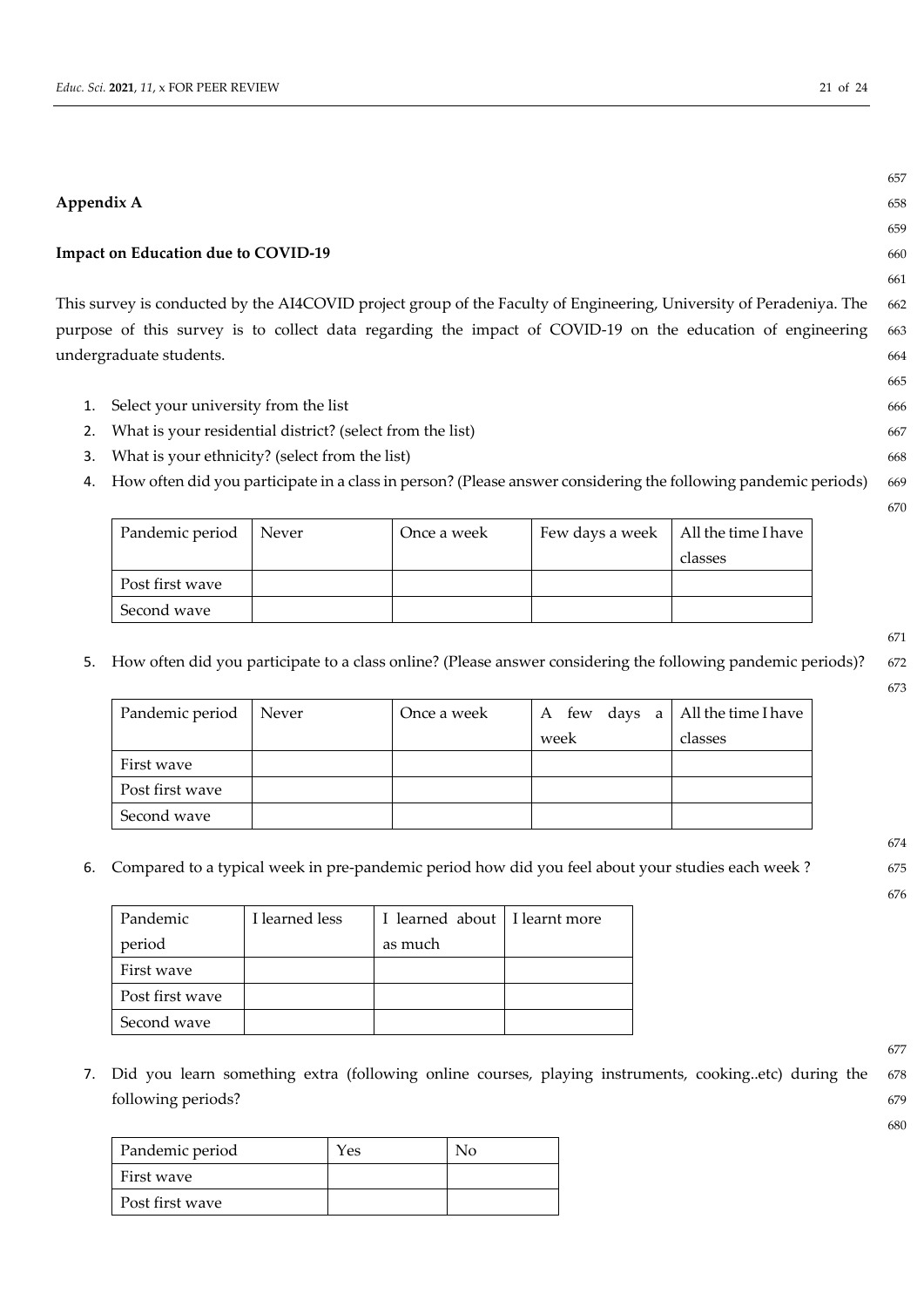| Second wave |  |
|-------------|--|

#### 8. What would you prefer more? 682

| In person Classes                     |  |
|---------------------------------------|--|
| Online classes                        |  |
| Mixes of online and in person classes |  |

9. What is/are the device(s) used for learning? (select all related) 685

| Type of device                        |  |
|---------------------------------------|--|
| Mobile phone                          |  |
| Laptop                                |  |
| Computer                              |  |
| Tablet                                |  |
| Device use by another family member   |  |
| I do not have a device for my studies |  |
| Other(specify)                        |  |

10. Did you face following problems when accessing to a device? 688

| Issues                              |  |
|-------------------------------------|--|
| No device                           |  |
| Had to share among family members   |  |
| Device malfunctioning/power outages |  |
| No issue                            |  |
| Other (specify)                     |  |

11. What are the problems you faced when accessing to internet connections? 691

| <b>Issues</b>                              |  |
|--------------------------------------------|--|
| Connectivity issue (signal strength issue) |  |
| Unable to purchase the service             |  |
| Package limitations                        |  |
| Internet traffic issues                    |  |
| No issue                                   |  |
| Other (specify)                            |  |

12. What are the problems you faced when studying at home? (Please select all applicable) 694

681

683

684

686

687

689

690

692

693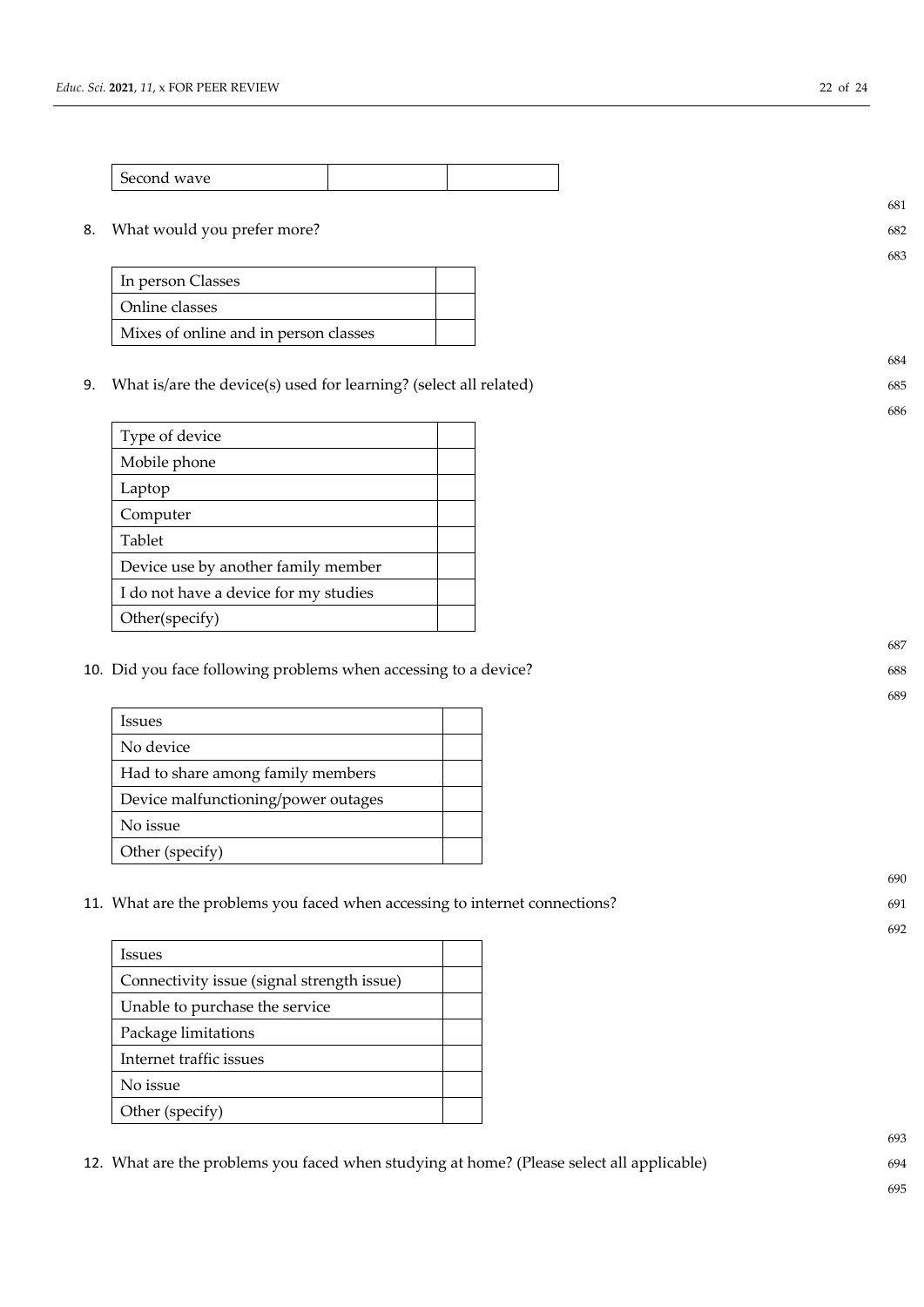| Issues                                        |  |
|-----------------------------------------------|--|
| Problems with finding a quiet place to study  |  |
| Problems with finding time to study because I |  |
| had household responsibilities                |  |
| Problems with finding someone who could       |  |
| help me with my studies                       |  |
| Problems with motivating myself to do school  |  |
| work                                          |  |
| No Issues/ Problems                           |  |
| Other (specify)                               |  |

13. State whether you agree/disagree/neutral for the following statements 697

|                                                 | Agree | Neutral | Disagree |
|-------------------------------------------------|-------|---------|----------|
| I felt lonely                                   |       |         |          |
| I enjoyed learning by myself                    |       |         |          |
| Teachers/lecturers were available when I        |       |         |          |
| needed help (eg: through virtual office hours,  |       |         |          |
| email, chat) compared to the period before the  |       |         |          |
| pandemic                                        |       |         |          |
| I feel anxious about schoolwork                 |       |         |          |
| I was motivated to work                         |       |         |          |
| My teachers/lecturers were well prepared to     |       |         |          |
| provide instruction remotely                    |       |         |          |
| I miss extra-curricular activities organized in |       |         |          |
| my school/institute                             |       |         |          |
| I miss being with my peers                      |       |         |          |

### Impact on Household Income 700

14. Which of the following category includes your average monthly household income during the following time 702 periods? 703

| Pandemic period | $<$ 25.000 | $25,000 - 50,000$ | $50,000 - 80,000$ | >80,000 |
|-----------------|------------|-------------------|-------------------|---------|
| First wave      |            |                   |                   |         |
| Post first wave |            |                   |                   |         |
| Second wave     |            |                   |                   |         |

15. Compared to pre-covid situation, did your family income changed during the following pandemic periods? 705

| Pandemic period | Income    | Income  | Income  | change   No idea<br>$\mathsf{N}_0$ |  |
|-----------------|-----------|---------|---------|------------------------------------|--|
|                 | increased | reduced | stopped | in income                          |  |
| First wave      |           |         |         |                                    |  |

696

698

699

701